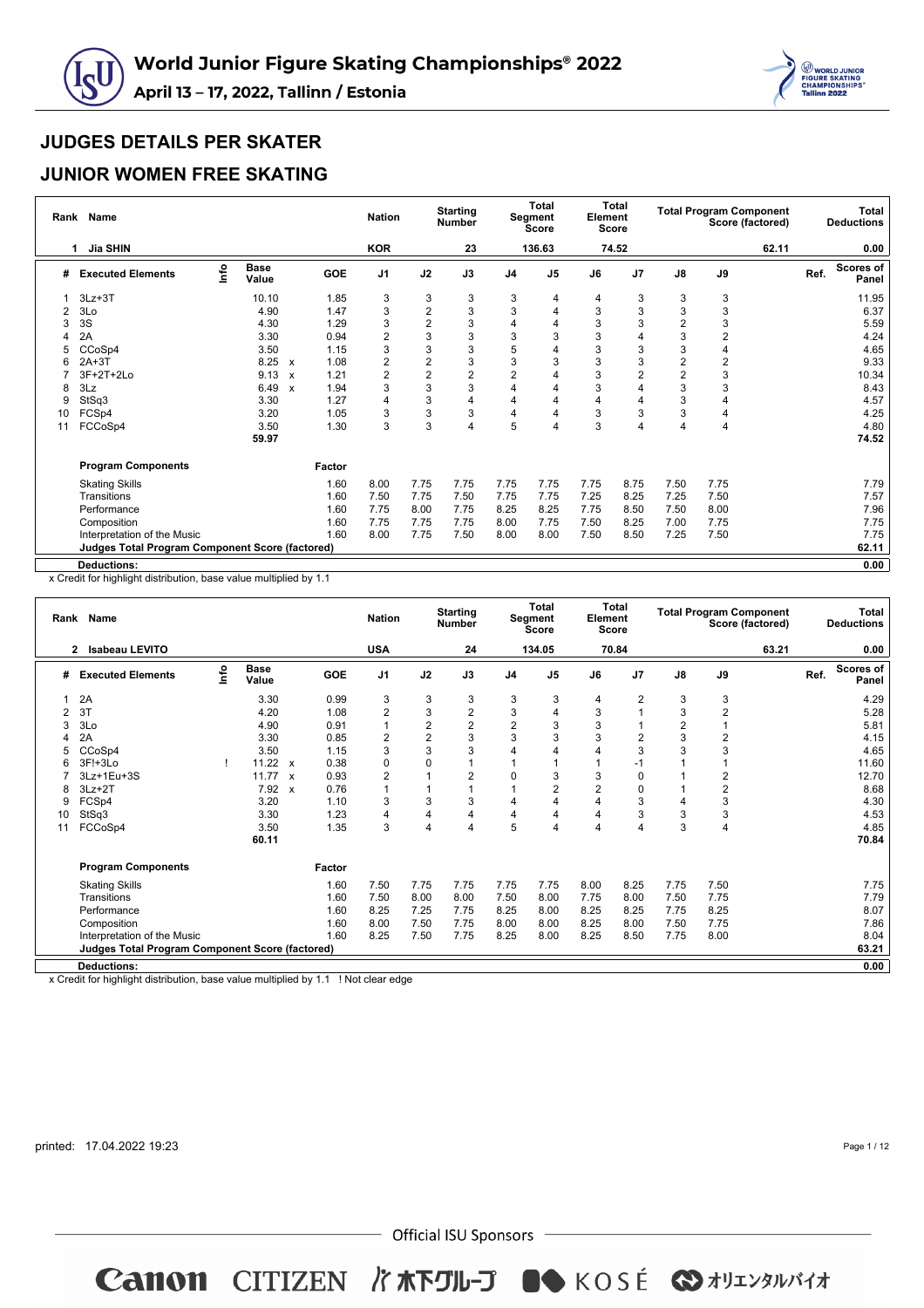



#### **JUNIOR WOMEN FREE SKATING**

| Rank | <b>Name</b>                                            |      |                      |                  |            | <b>Nation</b>  |                | <b>Starting</b><br><b>Number</b> |                         | Total<br>Segment<br><b>Score</b> | Element<br>Score        | Total          |      |                | <b>Total Program Component</b><br>Score (factored) |      | Total<br><b>Deductions</b> |
|------|--------------------------------------------------------|------|----------------------|------------------|------------|----------------|----------------|----------------------------------|-------------------------|----------------------------------|-------------------------|----------------|------|----------------|----------------------------------------------------|------|----------------------------|
|      | <b>Lindsay THORNGREN</b><br>3                          |      |                      |                  |            | <b>USA</b>     |                | 21                               |                         | 133.28                           |                         | 72.40          |      |                | 60.88                                              |      | 0.00                       |
| #    | <b>Executed Elements</b>                               | info | <b>Base</b><br>Value |                  | <b>GOE</b> | J <sub>1</sub> | J2             | J3                               | J <sub>4</sub>          | J <sub>5</sub>                   | J6                      | J <sub>7</sub> | J8   | J9             |                                                    | Ref. | <b>Scores of</b><br>Panel  |
|      | 3Lz+3Lo                                                |      | 10.80                |                  | 1.35       | 3              | $\overline{2}$ | 3                                | $\overline{\mathbf{c}}$ | 3                                | $\overline{\mathbf{c}}$ | 2              | 2    |                |                                                    |      | 12.15                      |
| 2    | 3S                                                     |      | 4.30                 |                  | 1.17       | 3              |                | $\sqrt{2}$                       | 3                       | 3                                | $\overline{2}$          | 3              | 3    | 3              |                                                    |      | 5.47                       |
| 3    | 2A                                                     |      | 3.30                 |                  | 0.99       | 3              | 3              | 2                                | 3                       | 3                                | 3                       | 3              | 3    | 3              |                                                    |      | 4.29                       |
|      | 2A                                                     |      | 3.30                 |                  | 0.99       | 3              | 3              | 3                                | 3                       | 3                                | 3                       | 3              | 2    | 3              |                                                    |      | 4.29                       |
| 5    | LSp4                                                   |      | 2.70                 |                  | 1.20       | 5              | 3              | 4                                | 5                       |                                  | 5                       | 5              | 4    | $\overline{4}$ |                                                    |      | 3.90                       |
|      | $3F!+3T$                                               |      | 10.45                | $\boldsymbol{x}$ | 0.38       |                | $\Omega$       |                                  |                         | 2                                |                         | 0              |      | 0              |                                                    |      | 10.83                      |
|      | 3Lz+2T+2Lo                                             |      | 9.79                 | X                | 0.67       |                |                | 2                                | $\Omega$                | 2                                | $\overline{2}$          | 0              |      |                |                                                    |      | 10.46                      |
|      | 3F!                                                    |      | 5.83                 | X                | 0.61       |                | $\mathbf 0$    | $\overline{2}$                   |                         | 2                                |                         | 0              |      | $\overline{2}$ |                                                    |      | 6.44                       |
| 9    | StSq4                                                  |      | 3.90                 |                  | 1.17       | 3              | 3              | 3                                | 3                       | 3                                | 4                       | 3              | 3    | 3              |                                                    |      | 5.07                       |
| 10   | FCCoSp4                                                |      | 3.50                 |                  | 0.95       | 3              | $\overline{2}$ | $\overline{c}$                   | 3                       | 4                                | 3                       | 2              | 3    | 3              |                                                    |      | 4.45                       |
| 11   | CCoSp4                                                 |      | 3.50                 |                  | 1.55       | 4              | 5              | $\overline{4}$                   | 5                       |                                  | 5                       | 4              | 4    | 5              |                                                    |      | 5.05                       |
|      |                                                        |      | 61.37                |                  |            |                |                |                                  |                         |                                  |                         |                |      |                |                                                    |      | 72.40                      |
|      | <b>Program Components</b>                              |      |                      |                  | Factor     |                |                |                                  |                         |                                  |                         |                |      |                |                                                    |      |                            |
|      | <b>Skating Skills</b>                                  |      |                      |                  | 1.60       | 8.00           | 7.75           | 7.50                             | 7.50                    | 7.50                             | 7.50                    | 8.25           | 7.50 | 7.50           |                                                    |      | 7.61                       |
|      | Transitions                                            |      |                      |                  | 1.60       | 7.75           | 7.50           | 7.50                             | 7.25                    | 7.50                             | 7.25                    | 7.75           | 7.50 | 7.75           |                                                    |      | 7.54                       |
|      | Performance                                            |      |                      |                  | 1.60       | 8.00           | 7.75           | 7.75                             | 7.50                    | 7.75                             | 7.25                    | 8.25           | 7.50 | 8.00           |                                                    |      | 7.75                       |
|      | Composition                                            |      |                      |                  | 1.60       | 8.00           | 7.75           | 7.50                             | 7.50                    | 7.50                             | 7.50                    | 8.00           | 6.75 | 7.50           |                                                    |      | 7.61                       |
|      | Interpretation of the Music                            |      |                      |                  | 1.60       | 7.75           | 7.75           | 7.25                             | 7.50                    | 7.50                             | 7.50                    | 8.25           | 6.50 | 7.50           |                                                    |      | 7.54                       |
|      | <b>Judges Total Program Component Score (factored)</b> |      |                      |                  |            |                |                |                                  |                         |                                  |                         |                |      |                |                                                    |      | 60.88                      |
|      | <b>Deductions:</b>                                     |      |                      |                  |            |                |                |                                  |                         |                                  |                         |                |      |                |                                                    |      | 0.00                       |

x Credit for highlight distribution, base value multiplied by 1.1 ! Not clear edge

| Rank | <b>Name</b>                                            |    |                      |                           |            | <b>Nation</b>  |                | <b>Starting</b><br><b>Number</b> |                | <b>Total</b><br>Segment<br><b>Score</b> | Element        | <b>Total</b><br><b>Score</b> |                         | <b>Total Program Component</b> | Score (factored) |      | <b>Total</b><br><b>Deductions</b> |
|------|--------------------------------------------------------|----|----------------------|---------------------------|------------|----------------|----------------|----------------------------------|----------------|-----------------------------------------|----------------|------------------------------|-------------------------|--------------------------------|------------------|------|-----------------------------------|
|      | 4 Ahsun YUN                                            |    |                      |                           |            | <b>KOR</b>     |                | 22                               |                | 129.59                                  |                | 71.18                        |                         |                                | 58.41            |      | 0.00                              |
| #    | <b>Executed Elements</b>                               | ۴o | <b>Base</b><br>Value |                           | <b>GOE</b> | J <sub>1</sub> | J2             | J3                               | J <sub>4</sub> | J <sub>5</sub>                          | J6             | J7                           | $\mathsf{J}8$           | J9                             |                  | Ref. | <b>Scores of</b><br>Panel         |
|      | $3Lz + 3T$                                             |    | 10.10                |                           | 1.85       | 3              | $\overline{2}$ | 3                                | 3              | 4                                       | 4              | 4                            | 3                       | 2                              |                  |      | 11.95                             |
| 2    | 3Lo                                                    |    | 4.90                 |                           | 1.47       | 3              | 3              | 3                                | 3              | 4                                       | 3              | 3                            | $\overline{\mathbf{c}}$ | 3                              |                  |      | 6.37                              |
| 3    | 3S                                                     |    | 4.30                 |                           | 1.17       | 3              | $\overline{2}$ | 3                                | 3              | 3                                       | 3              | 3                            | $\overline{\mathbf{c}}$ | $\overline{c}$                 |                  |      | 5.47                              |
|      | 2A                                                     |    | 3.30                 |                           | 0.85       | 2              | $\overline{2}$ | 3                                | 3              | 3                                       | 3              | 3                            | $\overline{\mathbf{c}}$ | $\overline{\mathbf{c}}$        |                  |      | 4.15                              |
| 5    | FCSp4                                                  |    | 3.20                 |                           | 0.96       | 3              | 3              | 3                                | 3              | 3                                       | 3              | 3                            | 3                       | $\overline{c}$                 |                  |      | 4.16                              |
| 6    | $2A+3T$                                                |    | 8.25                 | $\boldsymbol{\mathsf{x}}$ | 1.26       | 3              | $\overline{2}$ | 3                                | $\overline{4}$ | 3                                       | 3              | 3                            | 3                       | 3                              |                  |      | 9.51                              |
|      | $3Lz + 2T + 2Lo$                                       |    | 9.79                 | $\boldsymbol{\mathsf{x}}$ | 0.76       |                | $\pmb{0}$      | $\overline{\mathbf{c}}$          | 0              | $\overline{2}$                          | $\overline{2}$ | $\overline{2}$               | 0                       | $\overline{2}$                 |                  |      | 10.55                             |
| 8    | 3F                                                     |    | 5.83                 | $\boldsymbol{\mathsf{x}}$ | 0.91       | 2              | $\overline{2}$ | $\overline{c}$                   | $\overline{2}$ | $\overline{2}$                          | $\overline{2}$ | $\overline{1}$               |                         | 1                              |                  |      | 6.74                              |
| 9    | CCoSp3                                                 |    | 3.00                 |                           | 0.77       | 3              | $\overline{2}$ | $\overline{2}$                   | 3              | 3                                       | $\overline{2}$ | 3                            | 2                       | 3                              |                  |      | 3.77                              |
| 10   | StSq4                                                  |    | 3.90                 |                           | 0.95       | 1              | $\overline{2}$ | 3                                | 3              | $\overline{2}$                          | 3              | 3                            | $\overline{c}$          | $\boldsymbol{2}$               |                  |      | 4.85                              |
| 11   | LSp4                                                   |    | 2.70                 |                           | 0.96       | 4              | 3              | 3                                | 5              | 4                                       | 4              | $\overline{4}$               | 3                       | 3                              |                  |      | 3.66                              |
|      |                                                        |    | 59.27                |                           |            |                |                |                                  |                |                                         |                |                              |                         |                                |                  |      | 71.18                             |
|      | <b>Program Components</b>                              |    |                      |                           | Factor     |                |                |                                  |                |                                         |                |                              |                         |                                |                  |      |                                   |
|      | <b>Skating Skills</b>                                  |    |                      |                           | 1.60       | 7.50           | 7.75           | 7.50                             | 7.50           | 7.50                                    | 7.50           | 8.50                         | 7.00                    | 7.50                           |                  |      | 7.54                              |
|      | Transitions                                            |    |                      |                           | 1.60       | 7.00           | 7.25           | 7.00                             | 7.25           | 7.25                                    | 7.25           | 8.00                         | 6.50                    | 7.00                           |                  |      | 7.14                              |
|      | Performance                                            |    |                      |                           | 1.60       | 7.00           | 7.25           | 7.50                             | 7.50           | 7.25                                    | 7.50           | 8.50                         | 7.00                    | 7.50                           |                  |      | 7.36                              |
|      | Composition                                            |    |                      |                           | 1.60       | 7.25           | 7.50           | 7.25                             | 7.25           | 7.25                                    | 7.25           | 8.00                         | 6.75                    | 7.25                           |                  |      | 7.29                              |
|      | Interpretation of the Music                            |    |                      |                           | 1.60       | 7.00           | 7.00           | 7.25                             | 7.50           | 7.25                                    | 7.25           | 8.25                         | 6.75                    | 7.00                           |                  |      | 7.18                              |
|      | <b>Judges Total Program Component Score (factored)</b> |    |                      |                           |            |                |                |                                  |                |                                         |                |                              |                         |                                |                  |      | 58.41                             |
|      | <b>Deductions:</b>                                     |    |                      |                           |            |                |                |                                  |                |                                         |                |                              |                         |                                |                  |      | 0.00                              |
|      |                                                        |    |                      |                           |            |                |                |                                  |                |                                         |                |                              |                         |                                |                  |      |                                   |

x Credit for highlight distribution, base value multiplied by 1.1

printed: 17.04.2022 19:23

Page 2 / 12

 $-$  Official ISU Sponsors  $-$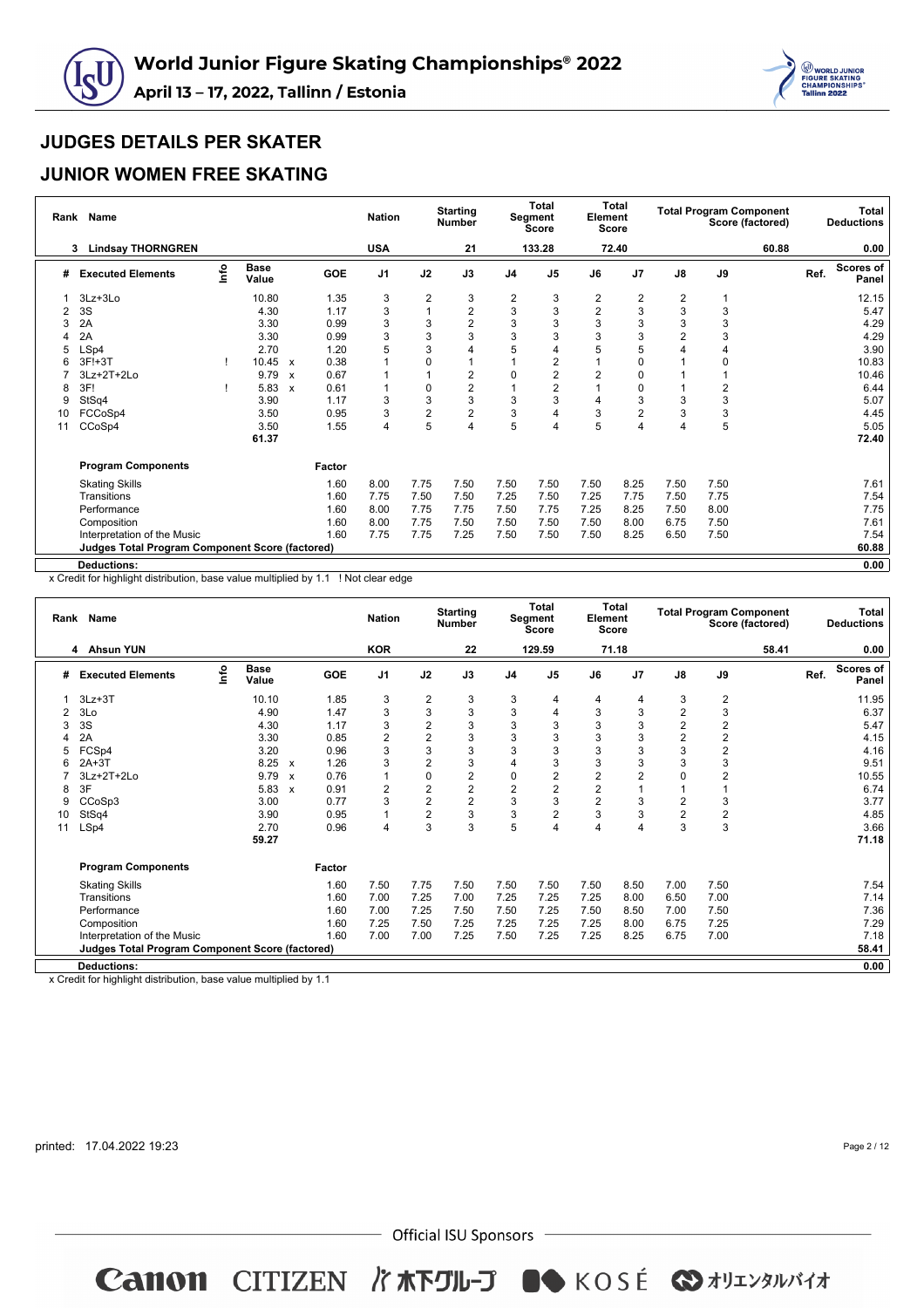



#### **JUNIOR WOMEN FREE SKATING**

| Rank | Name                                                   |      |                      |                                      | <b>Nation</b>  |                | <b>Starting</b><br><b>Number</b> |                | <b>Total</b><br>Segment<br>Score | Element        | <b>Total</b><br><b>Score</b> |                |                | <b>Total Program Component</b><br>Score (factored) |      | Total<br><b>Deductions</b> |
|------|--------------------------------------------------------|------|----------------------|--------------------------------------|----------------|----------------|----------------------------------|----------------|----------------------------------|----------------|------------------------------|----------------|----------------|----------------------------------------------------|------|----------------------------|
|      | <b>Clare SEO</b><br>5                                  |      |                      |                                      | <b>USA</b>     |                | 15                               |                | 122.20                           |                | 66.83                        |                |                | 55.37                                              |      | 0.00                       |
| #    | <b>Executed Elements</b>                               | lnfo | <b>Base</b><br>Value | <b>GOE</b>                           | J <sub>1</sub> | J2             | J3                               | J <sub>4</sub> | J <sub>5</sub>                   | J6             | J <sub>7</sub>               | $\mathsf{J}8$  | J9             |                                                    | Ref. | <b>Scores of</b><br>Panel  |
|      | $3Lz + 3T$                                             |      | 10.10                | 1.01                                 | $\overline{c}$ |                |                                  | 2              | 2                                | 2              | $\overline{2}$               | $\overline{2}$ |                |                                                    |      | 11.11                      |
| 2    | 3F                                                     |      | 5.30                 | 0.76                                 | 3              | $\mathbf{1}$   | 0                                | $\overline{c}$ | $\overline{2}$                   |                | 1                            | $\overline{2}$ |                |                                                    |      | 6.06                       |
| 3    | 2A                                                     |      | 3.30                 | 0.52                                 | $\overline{2}$ | $\overline{2}$ |                                  | $\overline{2}$ |                                  | $\overline{2}$ |                              | 2              |                |                                                    |      | 3.82                       |
|      | 3S                                                     |      | 4.30                 | 0.86                                 | $\overline{2}$ | $\overline{2}$ |                                  | 3              | 3                                | $\overline{2}$ |                              | $\overline{2}$ | $\overline{2}$ |                                                    |      | 5.16                       |
| 5    | FCSp4                                                  |      | 3.20                 | 0.59                                 | $\overline{2}$ |                |                                  | $\overline{2}$ | $\overline{2}$                   | $\overline{2}$ | $\overline{2}$               | $\overline{2}$ | $\overline{2}$ |                                                    |      | 3.79                       |
|      | 2A+1Eu+3F!                                             |      | 10.01                | $-0.08$<br>$\boldsymbol{\mathsf{x}}$ | 0              | $\Omega$       |                                  |                | O                                | 0              | $-1$                         | $-1$           | $\mathbf 0$    |                                                    |      | 9.93                       |
|      | 3Lz                                                    |      | 6.49                 | 0.25<br>$\boldsymbol{x}$             |                |                | 0                                | 0              |                                  |                | 0                            | 0              | 0              |                                                    |      | 6.74                       |
|      | 3Lo+2T                                                 |      | 6.82                 | 0.35<br>$\boldsymbol{\mathsf{x}}$    | $\overline{2}$ |                | 0                                | 0              |                                  | $\overline{2}$ | 0                            |                | $\mathbf 0$    |                                                    |      | 7.17                       |
| 9    | CCoSp4                                                 |      | 3.50                 | 0.75                                 | 3              |                | 2                                | 3              | $\overline{2}$                   | $\overline{2}$ | $\overline{1}$               | $\overline{2}$ | 3              |                                                    |      | 4.25                       |
| 10   | StSq3                                                  |      | 3.30                 | 0.90                                 | 3              | 3              | $\overline{c}$                   | 3              | 3                                | 3              | $\overline{2}$               | $\overline{2}$ | 3              |                                                    |      | 4.20                       |
| 11   | FCCoSp4                                                |      | 3.50                 | 1.10                                 | 3              | 3              | $\overline{2}$                   | 4              | 3                                | 4              | 3                            | 3              | 3              |                                                    |      | 4.60                       |
|      |                                                        |      | 59.82                |                                      |                |                |                                  |                |                                  |                |                              |                |                |                                                    |      | 66.83                      |
|      | <b>Program Components</b>                              |      |                      | Factor                               |                |                |                                  |                |                                  |                |                              |                |                |                                                    |      |                            |
|      | <b>Skating Skills</b>                                  |      |                      | 1.60                                 | 7.25           | 7.25           | 7.00                             | 6.75           | 7.25                             | 6.75           | 7.50                         | 6.75           | 7.00           |                                                    |      | 7.04                       |
|      | Transitions                                            |      |                      | 1.60                                 | 7.00           | 6.75           | 6.75                             | 6.50           | 7.00                             | 6.50           | 7.00                         | 6.50           | 6.75           |                                                    |      | 6.75                       |
|      | Performance                                            |      |                      | 1.60                                 | 7.25           | 7.00           | 6.75                             | 7.00           | 7.25                             | 6.75           | 7.50                         | 7.00           | 7.25           |                                                    |      | 7.07                       |
|      | Composition                                            |      |                      | 1.60                                 | 7.00           | 7.00           | 7.00                             | 6.75           | 7.00                             | 6.50           | 7.25                         | 6.50           | 7.00           |                                                    |      | 6.89                       |
|      | Interpretation of the Music                            |      |                      | 1.60                                 | 7.00           | 6.75           | 7.00                             | 6.75           | 7.00                             | 6.50           | 7.50                         | 6.50           | 7.00           |                                                    |      | 6.86                       |
|      | <b>Judges Total Program Component Score (factored)</b> |      |                      |                                      |                |                |                                  |                |                                  |                |                              |                |                |                                                    |      | 55.37                      |
|      | <b>Deductions:</b>                                     |      |                      |                                      |                |                |                                  |                |                                  |                |                              |                |                |                                                    |      | 0.00                       |

x Credit for highlight distribution, base value multiplied by 1.1 ! Not clear edge

| Rank | <b>Name</b>                                                                                                                                     |    |                      |                           |         | <b>Nation</b>  |                | <b>Starting</b><br><b>Number</b> |                | <b>Total</b><br><b>Segment</b><br><b>Score</b> | Element        | Total<br><b>Score</b> |                         | <b>Total Program Component</b> | Score (factored) |      | <b>Total</b><br><b>Deductions</b> |
|------|-------------------------------------------------------------------------------------------------------------------------------------------------|----|----------------------|---------------------------|---------|----------------|----------------|----------------------------------|----------------|------------------------------------------------|----------------|-----------------------|-------------------------|--------------------------------|------------------|------|-----------------------------------|
|      | 6<br>Seoyeong WI                                                                                                                                |    |                      |                           |         | <b>KOR</b>     |                | 20                               |                | 120.63                                         |                | 65.15                 |                         |                                | 57.48            |      | $-2.00$                           |
| #    | <b>Executed Elements</b>                                                                                                                        | ۴o | <b>Base</b><br>Value |                           | GOE     | J <sub>1</sub> | J2             | J3                               | J <sub>4</sub> | J <sub>5</sub>                                 | J6             | J7                    | $\mathsf{J}8$           | J9                             |                  | Ref. | <b>Scores of</b><br>Panel         |
|      | $3Lz + 3T$                                                                                                                                      |    | 10.10                |                           | 1.69    | 3              | $\overline{2}$ | 3                                | 3              | 3                                              | 3              | 3                     | 3                       | 2                              |                  |      | 11.79                             |
|      | 3F!+2T                                                                                                                                          |    | 6.60                 |                           | 0.15    | 0              | $-1$           |                                  |                | 0                                              |                | $\Omega$              | 0                       | $\pmb{0}$                      |                  |      | 6.75                              |
| 3    | 3Lo                                                                                                                                             |    | 4.90                 |                           | 1.26    | 3              | 2              | $\overline{\mathbf{c}}$          | 3              | 3                                              | 3              | 2                     | 2                       | 3                              |                  |      | 6.16                              |
|      | 3S                                                                                                                                              |    | 4.30                 |                           | 0.92    | 2              | 2              | $\overline{2}$                   | $\overline{c}$ | 3                                              | $\overline{2}$ | 3                     | $\overline{\mathbf{c}}$ | $\overline{\mathbf{c}}$        |                  |      | 5.22                              |
| 5    | FCCoSp4                                                                                                                                         |    | 3.50                 |                           | 0.80    | 2              | $\overline{2}$ | 3                                | 3              | 3                                              | 2              | 2                     | $\overline{\mathbf{c}}$ | $\overline{c}$                 |                  |      | 4.30                              |
|      | 2A+1Eu+3S                                                                                                                                       |    | 8.91                 | $\boldsymbol{\mathsf{x}}$ | 0.98    | 2              | $\overline{2}$ | 3                                | 3              | 3                                              | $\overline{2}$ | 2                     | $\overline{\mathbf{c}}$ | $\overline{c}$                 |                  |      | 9.89                              |
|      | 3Lz                                                                                                                                             |    | 6.49                 | $\boldsymbol{\mathsf{x}}$ | 1.26    | 3              | $\overline{c}$ | $\overline{\mathbf{c}}$          | 3              | $\overline{2}$                                 | $\overline{2}$ | 2                     | $\overline{\mathbf{c}}$ |                                |                  |      | 7.75                              |
| 8    | 2A                                                                                                                                              |    | 3.63                 | $\boldsymbol{\mathsf{x}}$ | $-1.65$ | $-5$           | $-5$           | $-5$                             | $-5$           | $-5$                                           | $-5$           | -5                    | $-5$                    | -5                             |                  |      | 1.98                              |
| 9    | StSq3                                                                                                                                           |    | 3.30                 |                           | 0.71    | 1              | $\overline{2}$ | $\overline{2}$                   | 3              | 3                                              | $\overline{2}$ | 2                     | $\overline{2}$          | $\overline{2}$                 |                  |      | 4.01                              |
| 10   | FCSp4                                                                                                                                           |    | 3.20                 |                           | 0.41    | $\mathbf{1}$   | 1              |                                  | $\overline{c}$ | $\overline{2}$                                 | $\overline{2}$ |                       | 1                       | $\pmb{0}$                      |                  |      | 3.61                              |
| 11   | CCoSp3                                                                                                                                          |    | 3.00                 |                           | 0.69    | $\overline{2}$ | $\overline{2}$ | $\overline{2}$                   | $\overline{2}$ | 3                                              | 3              | 3                     | $\overline{2}$          | $\overline{2}$                 |                  |      | 3.69                              |
|      |                                                                                                                                                 |    | 57.93                |                           |         |                |                |                                  |                |                                                |                |                       |                         |                                |                  |      | 65.15                             |
|      | <b>Program Components</b>                                                                                                                       |    |                      |                           | Factor  |                |                |                                  |                |                                                |                |                       |                         |                                |                  |      |                                   |
|      | <b>Skating Skills</b>                                                                                                                           |    |                      |                           | 1.60    | 7.25           | 7.50           | 7.25                             | 7.50           | 7.25                                           | 7.00           | 7.75                  | 7.25                    | 7.25                           |                  |      | 7.32                              |
|      | Transitions                                                                                                                                     |    |                      |                           | 1.60    | 7.00           | 7.25           | 6.75                             | 7.25           | 7.25                                           | 6.50           | 7.25                  | 6.75                    | 7.00                           |                  |      | 7.04                              |
|      | Performance                                                                                                                                     |    |                      |                           | 1.60    | 7.00           | 7.00           | 7.25                             | 7.50           | 7.50                                           | 6.75           | 7.50                  | 7.50                    | 7.25                           |                  |      | 7.29                              |
|      | Composition                                                                                                                                     |    |                      |                           | 1.60    | 7.00           | 7.50           | 7.00                             | 7.25           | 7.50                                           | 7.00           | 7.25                  | 6.75                    | 7.50                           |                  |      | 7.21                              |
|      | Interpretation of the Music                                                                                                                     |    |                      |                           | 1.60    | 6.75           | 7.25           | 6.75                             | 7.25           | 7.50                                           | 7.00           | 7.50                  | 6.75                    | 7.00                           |                  |      | 7.07                              |
|      | <b>Judges Total Program Component Score (factored)</b>                                                                                          |    |                      |                           |         |                |                |                                  |                |                                                |                |                       |                         |                                |                  |      | 57.48                             |
|      | <b>Deductions:</b><br>Time violation                                                                                                            |    |                      |                           | $-1.00$ | Falls          |                |                                  |                | $-1.00$                                        | (1)            |                       |                         |                                |                  |      | $-2.00$                           |
|      | the Character Constitution to the Character of the Character Constitution of the Character of the Character of<br><b>I Made all and a share</b> |    |                      |                           |         |                |                |                                  |                |                                                |                |                       |                         |                                |                  |      |                                   |

! Not clear edge x Credit for highlight distribution, base value multiplied by 1.1

printed: 17.04.2022 19:23

Page 3 / 12

 $-$  Official ISU Sponsors  $-$ 

Canon CITIZEN I KRIL-J OSKOSÉ & AUILYANNY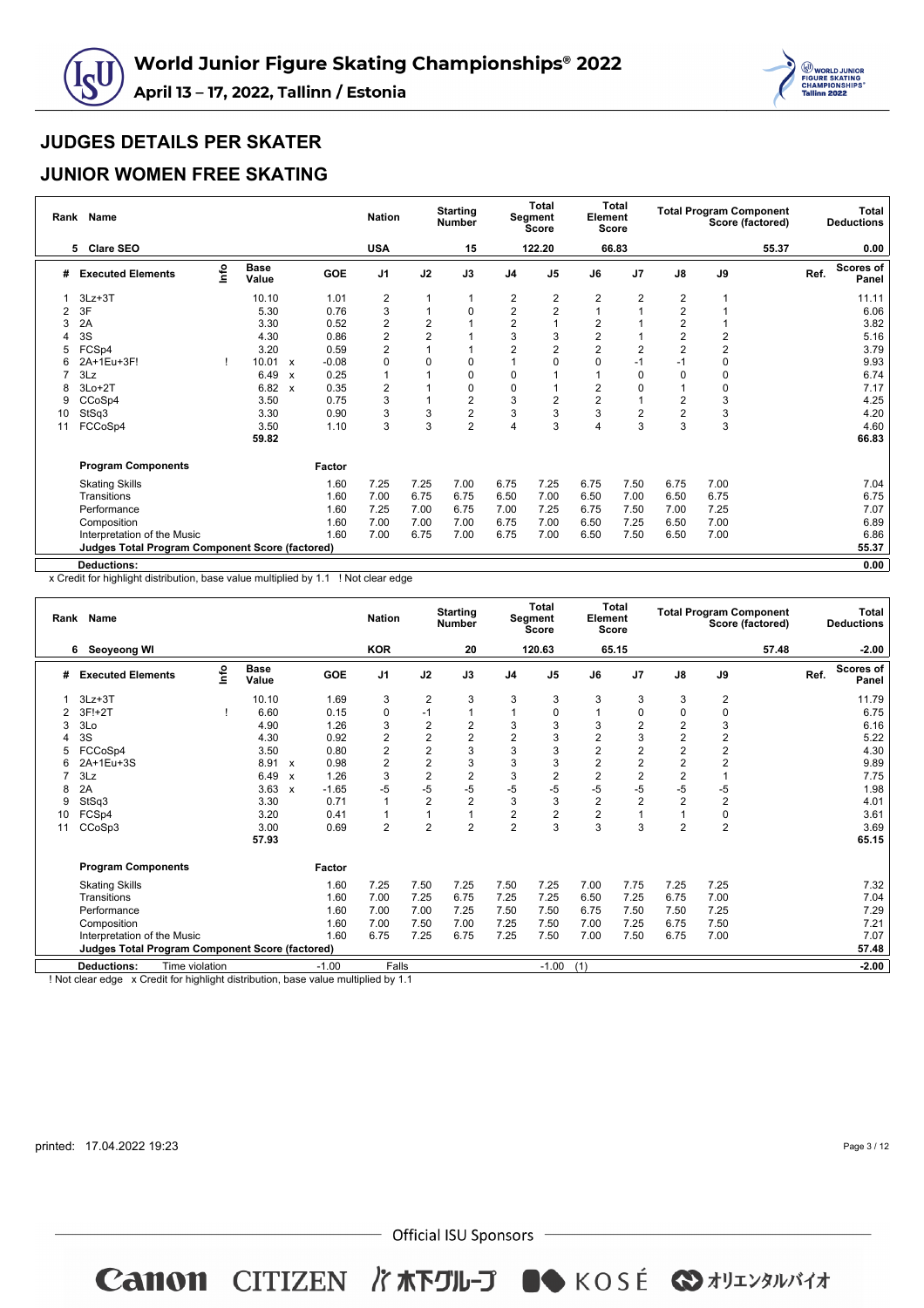



#### **JUNIOR WOMEN FREE SKATING**

| Rank | <b>Name</b>                                            |      |                      |                           |            | <b>Nation</b>  |                         | <b>Starting</b><br><b>Number</b> |                         | <b>Total</b><br>Segment<br><b>Score</b> | Element<br><b>Score</b> | Total          |                         |                         | <b>Total Program Component</b><br>Score (factored) |      | Total<br><b>Deductions</b> |
|------|--------------------------------------------------------|------|----------------------|---------------------------|------------|----------------|-------------------------|----------------------------------|-------------------------|-----------------------------------------|-------------------------|----------------|-------------------------|-------------------------|----------------------------------------------------|------|----------------------------|
|      | <b>Kimmy REPOND</b>                                    |      |                      |                           |            | SUI            |                         | 17                               |                         | 116.28                                  |                         | 61.55          |                         |                         | 55.73                                              |      | $-1.00$                    |
| #    | <b>Executed Elements</b>                               | lnfo | <b>Base</b><br>Value |                           | <b>GOE</b> | J <sub>1</sub> | J2                      | J3                               | J <sub>4</sub>          | J <sub>5</sub>                          | J6                      | J7             | $\mathsf{J}8$           | J9                      |                                                    | Ref. | <b>Scores of</b><br>Panel  |
|      | 3Lz+1Eu+3S                                             |      | 10.70                |                           | 1.01       | 2              |                         |                                  | $\overline{\mathbf{c}}$ | 3                                       | $\overline{\mathbf{c}}$ |                | $\overline{\mathbf{c}}$ | $\overline{\mathbf{c}}$ |                                                    |      | 11.71                      |
| 2    | $2A+3T$                                                |      | 7.50                 |                           | 0.30       | 1              | 0                       |                                  |                         |                                         |                         | O              |                         | 0                       |                                                    |      | 7.80                       |
|      | 3Lo                                                    |      | 4.90                 |                           | 0.70       | $\overline{2}$ | $\Omega$                |                                  | 2                       | 3                                       |                         |                |                         |                         |                                                    |      | 5.60                       |
|      | 2A                                                     |      | 3.30                 |                           | 0.42       | 1              |                         |                                  | $\overline{c}$          | 2                                       |                         |                |                         | 2                       |                                                    |      | 3.72                       |
| 5    | FSSp4                                                  |      | 3.00                 |                           | 0.43       | $\overline{1}$ |                         |                                  | $\overline{2}$          | 2                                       |                         |                | $\overline{2}$          | 2                       |                                                    |      | 3.43                       |
| 6    | 3Lz!q                                                  |      | 6.49                 | $\boldsymbol{\mathsf{x}}$ | $-2.78$    | -5             | -5                      | -5                               | $-5$                    | -4                                      | -4                      | -5             | $-5$                    | -4                      |                                                    |      | 3.71                       |
|      | $3F+2T$                                                |      | 7.26                 | $\boldsymbol{\mathsf{x}}$ | 0.61       | 2              |                         |                                  |                         | $\overline{2}$                          |                         | $\Omega$       |                         |                         |                                                    |      | 7.87                       |
| 8    | 3F                                                     |      | 5.83                 | $\boldsymbol{\mathsf{x}}$ | 0.38       | $\overline{2}$ | $\overline{2}$          | $\mathbf 0$                      | $\mathbf 0$             |                                         |                         |                | 0                       |                         |                                                    |      | 6.21                       |
| 9    | CCoSp4                                                 |      | 3.50                 |                           | 0.75       | 1              |                         | $\overline{2}$                   | 3                       | 3                                       | 3                       |                | $\overline{2}$          | 3                       |                                                    |      | 4.25                       |
| 10   | StSq3                                                  |      | 3.30                 |                           | 0.75       | 2              | $\overline{\mathbf{c}}$ |                                  | 3                       |                                         | $\overline{2}$          | 3              | $\overline{2}$          | 2                       |                                                    |      | 4.05                       |
| 11   | LSp4                                                   |      | 2.70                 |                           | 0.50       | $\overline{2}$ | $\overline{2}$          |                                  | $\overline{2}$          | 3                                       | $\overline{2}$          | $\overline{2}$ |                         | $\overline{2}$          |                                                    |      | 3.20                       |
|      |                                                        |      | 58.48                |                           |            |                |                         |                                  |                         |                                         |                         |                |                         |                         |                                                    |      | 61.55                      |
|      | <b>Program Components</b>                              |      |                      |                           | Factor     |                |                         |                                  |                         |                                         |                         |                |                         |                         |                                                    |      |                            |
|      | <b>Skating Skills</b>                                  |      |                      |                           | 1.60       | 6.75           | 7.25                    | 7.00                             | 7.25                    | 7.75                                    | 6.50                    | 7.50           | 6.50                    | 7.00                    |                                                    |      | 7.04                       |
|      | Transitions                                            |      |                      |                           | 1.60       | 6.50           | 7.00                    | 6.75                             | 7.00                    | 7.50                                    | 6.25                    | 7.00           | 6.50                    | 7.25                    |                                                    |      | 6.86                       |
|      | Performance                                            |      |                      |                           | 1.60       | 7.00           | 7.00                    | 7.25                             | 7.00                    | 7.50                                    | 6.75                    | 7.50           | 6.75                    | 7.50                    |                                                    |      | 7.14                       |
|      | Composition                                            |      |                      |                           | 1.60       | 6.75           | 6.75                    | 7.00                             | 6.75                    | 7.25                                    | 6.50                    | 7.25           | 6.50                    | 7.00                    |                                                    |      | 6.86                       |
|      | Interpretation of the Music                            |      |                      |                           | 1.60       | 6.75           | 6.75                    | 6.75                             | 7.00                    | 7.25                                    | 6.75                    | 7.50           | 6.25                    | 7.25                    |                                                    |      | 6.93                       |
|      | <b>Judges Total Program Component Score (factored)</b> |      |                      |                           |            |                |                         |                                  |                         |                                         |                         |                |                         |                         |                                                    |      | 55.73                      |
|      | Time violation<br><b>Deductions:</b>                   |      |                      |                           | $-1.00$    |                |                         |                                  |                         |                                         |                         |                |                         |                         |                                                    |      | $-1.00$                    |

x Credit for highlight distribution, base value multiplied by 1.1 ! Not clear edge q Jump landed on the quarter

| <b>Rion SUMIYOSHI</b><br><b>JPN</b><br>113.96<br>16<br>58.45<br>56.51<br>8<br>Info<br><b>Base</b><br>J <sub>1</sub><br>J2<br>J <sub>7</sub><br>$\mathsf{J}8$<br>J9<br>Ref.<br>GOE<br>J3<br>J <sub>4</sub><br>J <sub>5</sub><br>J6<br><b>Executed Elements</b><br>#<br>Value | $-1.00$<br><b>Scores of</b><br>Panel<br>4.75<br>11.53 |
|-----------------------------------------------------------------------------------------------------------------------------------------------------------------------------------------------------------------------------------------------------------------------------|-------------------------------------------------------|
|                                                                                                                                                                                                                                                                             |                                                       |
|                                                                                                                                                                                                                                                                             |                                                       |
| 9.50<br>-5<br>-5<br>$-5$<br>$-5$<br>$-5$<br>$-5$<br>$-4.75$<br>$-5$<br>-5<br>-5<br>4Tq<br>q                                                                                                                                                                                 |                                                       |
| 3<br>$\mathsf 3$<br>3<br>2<br>$\overline{\mathbf{c}}$<br>3<br>3<br>1<br>$3Lz + 3T$<br>10.10<br>1.43                                                                                                                                                                         |                                                       |
| $-3$<br>$-2$<br>$-5$<br>3F<br>-5<br>$-5$<br>5.30<br>$-2.20$<br>$-4$<br>$-4$<br>3<br>-4<br>-4                                                                                                                                                                                | 3.10                                                  |
| $\overline{2}$<br>$\overline{2}$<br>$\overline{2}$<br>$\overline{2}$<br>$\overline{2}$<br>3<br>$\overline{2}$<br>3<br>3.50<br>0.75<br>CCoSp4                                                                                                                                | 4.25                                                  |
| $-2$<br>$-2$<br>$-2$<br>$-3$<br>-3<br>1.70<br>$-0.34$<br>0<br>2Lo<br>$-1$<br>-4<br>$-1$<br>5                                                                                                                                                                                | 1.36                                                  |
| $\overline{2}$<br>$\overline{2}$<br>3<br>$\overline{2}$<br>3<br>$\overline{2}$<br>3<br>0.85<br>3<br>FCCoSp4<br>3.50<br>6                                                                                                                                                    | 4.35                                                  |
| 3<br>3<br>3<br>2<br>3<br>3<br>3.30<br>0.90<br>2<br>$\overline{2}$<br>StSq3<br>4                                                                                                                                                                                             | 4.20                                                  |
| $\overline{2}$<br>3<br>3<br>$\overline{2}$<br>$\overline{2}$<br>$\overline{2}$<br>$\overline{2}$<br>$\overline{2}$<br>$\overline{2}$<br>$2A+3T$<br>8.25<br>0.90<br>$\boldsymbol{\mathsf{x}}$                                                                                | 9.15                                                  |
| $\overline{2}$<br>$\overline{2}$<br>$\overline{2}$<br>3<br>$\overline{2}$<br>$\overline{2}$<br>$\overline{2}$<br>9.13<br>0.98<br>3F+2T+2Lo<br>9<br>$\mathbf{x}$                                                                                                             | 10.11                                                 |
| $-5$<br>$-5$<br>$-5$<br>$-5$<br>$-5$<br>$-5$<br>$-5$<br>$-1.72$<br>-5<br>3S<<br>3.78<br>-4<br>10<br>$\mathbf{x}$<br>$\,<\,$                                                                                                                                                 | 2.06                                                  |
| 3<br>3<br>3<br>3<br>3<br>3<br>2.70<br>0.89<br>$\overline{4}$<br>LSp4<br>4<br>11<br>4                                                                                                                                                                                        | 3.59                                                  |
| 60.76                                                                                                                                                                                                                                                                       | 58.45                                                 |
| <b>Program Components</b><br>Factor                                                                                                                                                                                                                                         |                                                       |
| 7.50<br>7.50<br>7.25<br>1.60<br>7.25<br>7.25<br>7.50<br>7.00<br>7.50<br>7.25<br><b>Skating Skills</b>                                                                                                                                                                       | 7.36                                                  |
| 7.25<br>Transitions<br>1.60<br>7.00<br>7.25<br>7.25<br>7.50<br>6.25<br>6.75<br>6.75<br>7.00                                                                                                                                                                                 | 7.04                                                  |
| 1.60<br>7.50<br>6.75<br>6.25<br>7.00<br>6.75<br>6.75<br>Performance<br>6.50<br>7.00<br>7.00                                                                                                                                                                                 | 6.82                                                  |
| 1.60<br>7.25<br>6.75<br>7.00<br>7.00<br>Composition<br>7.00<br>7.50<br>7.25<br>7.50<br>7.00                                                                                                                                                                                 | 7.14                                                  |
| 1.60<br>7.25<br>7.25<br>Interpretation of the Music<br>6.75<br>7.25<br>7.25<br>7.00<br>6.50<br>6.50<br>6.75                                                                                                                                                                 | 6.96                                                  |
| <b>Judges Total Program Component Score (factored)</b>                                                                                                                                                                                                                      | 56.51                                                 |
| $-1.00$<br>(1)<br><b>Deductions:</b><br>Falls                                                                                                                                                                                                                               | $-1.00$                                               |

q Jump landed on the quarter x Credit for highlight distribution, base value multiplied by 1.1 < Under-rotated jump

printed: 17.04.2022 19:23

Page 4 / 12

 $-$  Official ISU Sponsors  $-$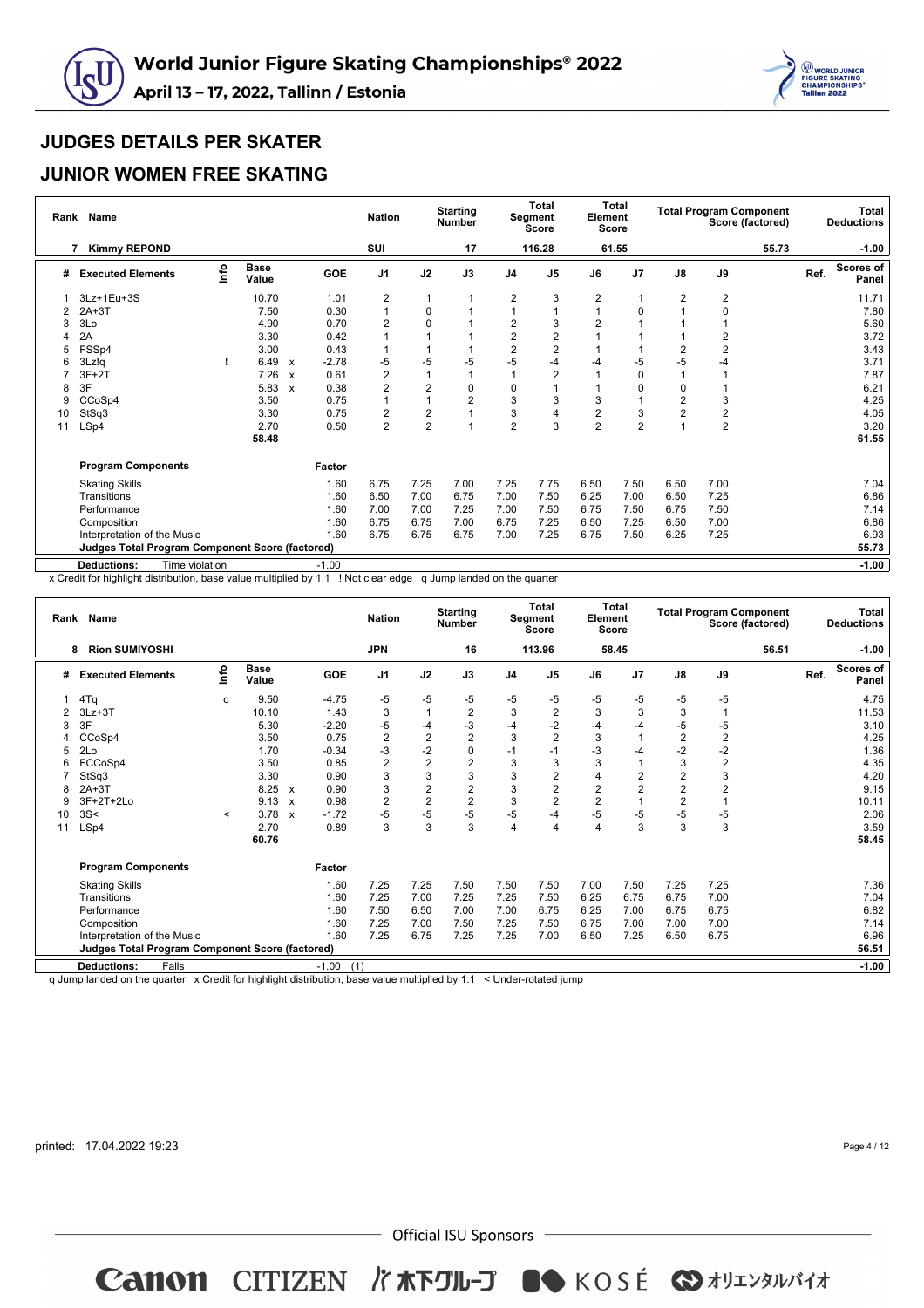



#### **JUNIOR WOMEN FREE SKATING**

| Rank | <b>Name</b>                                     |      |                      |                           |            | <b>Nation</b>           |                         | <b>Starting</b><br><b>Number</b> |                | <b>Total</b><br>Segment<br>Score | Element        | Total<br><b>Score</b> |                         |                | <b>Total Program Component</b><br>Score (factored) |      | <b>Total</b><br><b>Deductions</b> |
|------|-------------------------------------------------|------|----------------------|---------------------------|------------|-------------------------|-------------------------|----------------------------------|----------------|----------------------------------|----------------|-----------------------|-------------------------|----------------|----------------------------------------------------|------|-----------------------------------|
|      | Anna PEZZETTA<br>9                              |      |                      |                           |            | <b>ITA</b>              |                         |                                  |                | 109.13                           |                | 58.61                 |                         |                | 50.52                                              |      | 0.00                              |
| #    | <b>Executed Elements</b>                        | lnfo | <b>Base</b><br>Value |                           | <b>GOE</b> | J <sub>1</sub>          | J2                      | J3                               | J <sub>4</sub> | J <sub>5</sub>                   | J6             | J <sub>7</sub>        | $\mathsf{J}8$           | J9             |                                                    | Ref. | <b>Scores of</b><br>Panel         |
|      | $3Lz + 3T$                                      |      | 10.10                |                           | 1.60       | $\overline{\mathbf{c}}$ | $\overline{\mathbf{c}}$ | 3                                | 4              | 4                                | 3              | 2                     | 2                       | 3              |                                                    |      | 11.70                             |
| 2    | 3F                                              |      | 5.30                 |                           | 1.59       | 3                       | 3                       | 3                                | 3              | 4                                | 3              | 3                     | 3                       | 3              |                                                    |      | 6.89                              |
|      | 3Lz                                             |      | 5.90                 |                           | 1.43       | $\overline{2}$          | 3                       | $\overline{\mathbf{c}}$          | $\overline{2}$ | 3                                | 3              | 3                     | 2                       | $\overline{c}$ |                                                    |      | 7.33                              |
|      | 2A+1Eu+3S                                       |      | 8.10                 |                           | 0.98       | $\overline{\mathbf{c}}$ | $\overline{2}$          | $\overline{\mathbf{c}}$          | 3              | $\overline{2}$                   | 3              |                       | $\overline{\mathbf{c}}$ | 3              |                                                    |      | 9.08                              |
| 5    | CCoSp4                                          |      | 3.50                 |                           | 0.75       | $\overline{2}$          | $\overline{2}$          | $\overline{2}$                   | $\overline{2}$ | 3                                | $\overline{2}$ | 3                     | $\overline{c}$          | $\overline{c}$ |                                                    |      | 4.25                              |
|      | $2S+2T$                                         |      | 2.86                 | $\boldsymbol{\mathsf{x}}$ | 0.07       |                         |                         | $\mathbf 0$                      |                |                                  |                | 0                     | $\pmb{0}$               | $\mathbf 0$    |                                                    |      | 2.93                              |
|      | 3Log                                            | q    | 5.39                 | $\boldsymbol{\mathsf{x}}$ | $-1.47$    | $-2$                    | -3                      | -3                               | -3             | -3                               | $-3$           | -3                    | $-3$                    | $-3$           |                                                    |      | 3.92                              |
| 8    | 2A                                              |      | 3.63                 | $\boldsymbol{\mathsf{x}}$ | $-0.71$    | $-2$                    | $-3$                    | $-2$                             | $-3$           | $-2$                             | $-1$           | $-2$                  | $-2$                    | $-2$           |                                                    |      | 2.92                              |
| 9    | FSSp3                                           |      | 2.60                 |                           | 0.15       | 0                       |                         |                                  | 0              |                                  |                | $\mathbf 0$           |                         |                |                                                    |      | 2.75                              |
| 10   | StSq3                                           |      | 3.30                 |                           | 0.38       |                         | $\mathbf 0$             |                                  |                | 2                                |                | 2                     |                         |                |                                                    |      | 3.68                              |
| 11   | LSp4                                            |      | 2.70                 |                           | 0.46       | 1                       | $\overline{1}$          | $\overline{2}$                   | $\overline{2}$ | $\overline{2}$                   | $\overline{2}$ | $\overline{c}$        |                         | $\overline{2}$ |                                                    |      | 3.16                              |
|      |                                                 |      | 53.38                |                           |            |                         |                         |                                  |                |                                  |                |                       |                         |                |                                                    |      | 58.61                             |
|      | <b>Program Components</b>                       |      |                      |                           | Factor     |                         |                         |                                  |                |                                  |                |                       |                         |                |                                                    |      |                                   |
|      | <b>Skating Skills</b>                           |      |                      |                           | 1.60       | 6.50                    | 6.25                    | 6.75                             | 6.00           | 6.75                             | 6.50           | 7.00                  | 7.00                    | 7.00           |                                                    |      | 6.68                              |
|      | Transitions                                     |      |                      |                           | 1.60       | 6.25                    | 5.25                    | 6.25                             | 5.50           | 6.50                             | 6.00           | 6.50                  | 6.50                    | 6.50           |                                                    |      | 6.21                              |
|      | Performance                                     |      |                      |                           | 1.60       | 6.00                    | 5.75                    | 6.50                             | 5.50           | 6.75                             | 6.25           | 6.75                  | 7.25                    | 7.00           |                                                    |      | 6.43                              |
|      | Composition                                     |      |                      |                           | 1.60       | 6.25                    | 5.75                    | 6.50                             | 5.75           | 6.50                             | 6.25           | 6.25                  | 6.50                    | 6.75           |                                                    |      | 6.29                              |
|      | Interpretation of the Music                     |      |                      |                           | 1.60       | 5.75                    | 5.50                    | 6.00                             | 5.50           | 6.75                             | 5.75           | 6.25                  | 6.00                    | 6.50           |                                                    |      | 5.96                              |
|      | Judges Total Program Component Score (factored) |      |                      |                           |            |                         |                         |                                  |                |                                  |                |                       |                         |                |                                                    |      | 50.52                             |
|      | <b>Deductions:</b>                              |      |                      |                           |            |                         |                         |                                  |                |                                  |                |                       |                         |                |                                                    |      | 0.00                              |

x Credit for highlight distribution, base value multiplied by 1.1 q Jump landed on the quarter

| Rank | <b>Name</b>                                     |          |                      |                           |            | <b>Nation</b>            |                | <b>Starting</b><br><b>Number</b> |                | Total<br>Segment<br><b>Score</b> | Element        | Total<br>Score |                         |                         | <b>Total Program Component</b><br>Score (factored) |      | <b>Total</b><br><b>Deductions</b> |
|------|-------------------------------------------------|----------|----------------------|---------------------------|------------|--------------------------|----------------|----------------------------------|----------------|----------------------------------|----------------|----------------|-------------------------|-------------------------|----------------------------------------------------|------|-----------------------------------|
| 10   | <b>Niina PETROKINA</b>                          |          |                      |                           |            | <b>EST</b>               |                | 19                               |                | 107.59                           |                | 52.81          |                         |                         | 55.78                                              |      | $-1.00$                           |
| #    | <b>Executed Elements</b>                        | <b>o</b> | <b>Base</b><br>Value |                           | <b>GOE</b> | J <sub>1</sub>           | J2             | J3                               | J <sub>4</sub> | J <sub>5</sub>                   | J6             | J <sub>7</sub> | $\mathsf{J}8$           | J9                      |                                                    | Ref. | <b>Scores of</b><br>Panel         |
|      | $2A+3T$                                         |          | 7.50                 |                           | 1.20       | 3                        | $\overline{2}$ | 3                                | 3              | 3                                | 3              | 3              | 3                       | $\overline{2}$          |                                                    |      | 8.70                              |
|      | 3Lz+1Eu+3S                                      |          | 10.70                |                           | 1.26       | $\overline{2}$           | 1              | 2                                | $\sqrt{3}$     | 3                                | 3              | $\overline{2}$ | 2                       | 1                       |                                                    |      | 11.96                             |
| 3    | 3Lz                                             |          | 5.90                 |                           | 1.43       | $\overline{2}$           | $\overline{2}$ | $\overline{2}$                   | 3              | 3                                | 3              | 3              | $\overline{c}$          | $\overline{2}$          |                                                    |      | 7.33                              |
| 4    | FCCoSp4                                         |          | 3.50                 |                           | 0.65       | 1                        | 1              | $\overline{2}$                   | $\overline{c}$ | 2                                | $\overline{2}$ | $\overline{2}$ | $\overline{\mathbf{c}}$ | $\overline{\mathbf{c}}$ |                                                    |      | 4.15                              |
| 5    | $1F+2T$                                         |          | 1.80                 |                           | $-0.04$    | 0                        | $-1$           | 0                                | $\mathbf 0$    | -1                               | $-1$           | 0              | 0                       | $\mathbf 0$             |                                                    |      | 1.76                              |
| 6    | Lo                                              |          | 0.00                 | $\boldsymbol{\mathsf{x}}$ | 0.00       | $\overline{\phantom{a}}$ |                | $\overline{\phantom{a}}$         |                |                                  |                |                |                         |                         |                                                    |      | 0.00                              |
|      | 2F                                              |          | 1.98                 | $\boldsymbol{\mathsf{x}}$ | 0.05       | 1                        | 1              | 0                                | 0              | 0                                | 0              | 0              |                         | 0                       |                                                    |      | 2.03                              |
| 8    | StSq4                                           |          | 3.90                 |                           | 1.06       | 3                        | $\overline{2}$ | 3                                | 3              | 3                                | 3              | 3              | $\overline{2}$          | $\overline{2}$          |                                                    |      | 4.96                              |
| 9    | CCoSp4                                          |          | 3.50                 |                           | 0.85       | $\overline{2}$           | $\overline{2}$ | $\overline{2}$                   | 3              | 3                                | 3              |                | 3                       | $\overline{2}$          |                                                    |      | 4.35                              |
| 10   | 2A                                              |          | 3.63                 | $\mathsf{x}$              | 0.66       | $\overline{2}$           | 1              | $\overline{2}$                   | $\overline{2}$ | $\overline{2}$                   | $\overline{2}$ | $\overline{2}$ | $\overline{2}$          | $\frac{2}{2}$           |                                                    |      | 4.29                              |
| 11   | LSp4                                            |          | 2.70                 |                           | 0.58       | $\overline{2}$           | $\overline{2}$ | $\overline{2}$                   | 3              | 3                                | $\overline{2}$ |                | $\overline{2}$          |                         |                                                    |      | 3.28                              |
|      |                                                 |          | 45.11                |                           |            |                          |                |                                  |                |                                  |                |                |                         |                         |                                                    |      | 52.81                             |
|      | <b>Program Components</b>                       |          |                      |                           | Factor     |                          |                |                                  |                |                                  |                |                |                         |                         |                                                    |      |                                   |
|      | <b>Skating Skills</b>                           |          |                      |                           | 1.60       | 7.25                     | 7.25           | 7.25                             | 7.50           | 7.00                             | 7.00           | 7.25           | 6.75                    | 6.75                    |                                                    |      | 7.11                              |
|      | Transitions                                     |          |                      |                           | 1.60       | 7.25                     | 7.00           | 7.00                             | 7.00           | 7.00                             | 6.75           | 6.75           | 6.50                    | 6.75                    |                                                    |      | 6.89                              |
|      | Performance                                     |          |                      |                           | 1.60       | 7.25                     | 6.50           | 6.75                             | 7.25           | 6.75                             | 6.75           | 7.00           | 6.50                    | 6.50                    |                                                    |      | 6.79                              |
|      | Composition                                     |          |                      |                           | 1.60       | 7.50                     | 6.75           | 7.25                             | 7.00           | 7.25                             | 7.00           | 7.25           | 6.75                    | 6.50                    |                                                    |      | 7.04                              |
|      | Interpretation of the Music                     |          |                      |                           | 1.60       | 7.25                     | 6.75           | 7.00                             | 7.25           | 7.00                             | 7.00           | 7.50           | 6.50                    | 7.00                    |                                                    |      | 7.04                              |
|      | Judges Total Program Component Score (factored) |          |                      |                           |            |                          |                |                                  |                |                                  |                |                |                         |                         |                                                    |      | 55.78                             |
|      | <b>Deductions:</b><br>Falls                     |          |                      |                           | $-1.00$    | (1)                      |                |                                  |                |                                  |                |                |                         |                         |                                                    |      | $-1.00$                           |
|      |                                                 |          |                      |                           |            |                          |                |                                  |                |                                  |                |                |                         |                         |                                                    |      |                                   |

x Credit for highlight distribution, base value multiplied by 1.1

printed: 17.04.2022 19:23

Page 5 / 12

 $-$  Official ISU Sponsors  $-$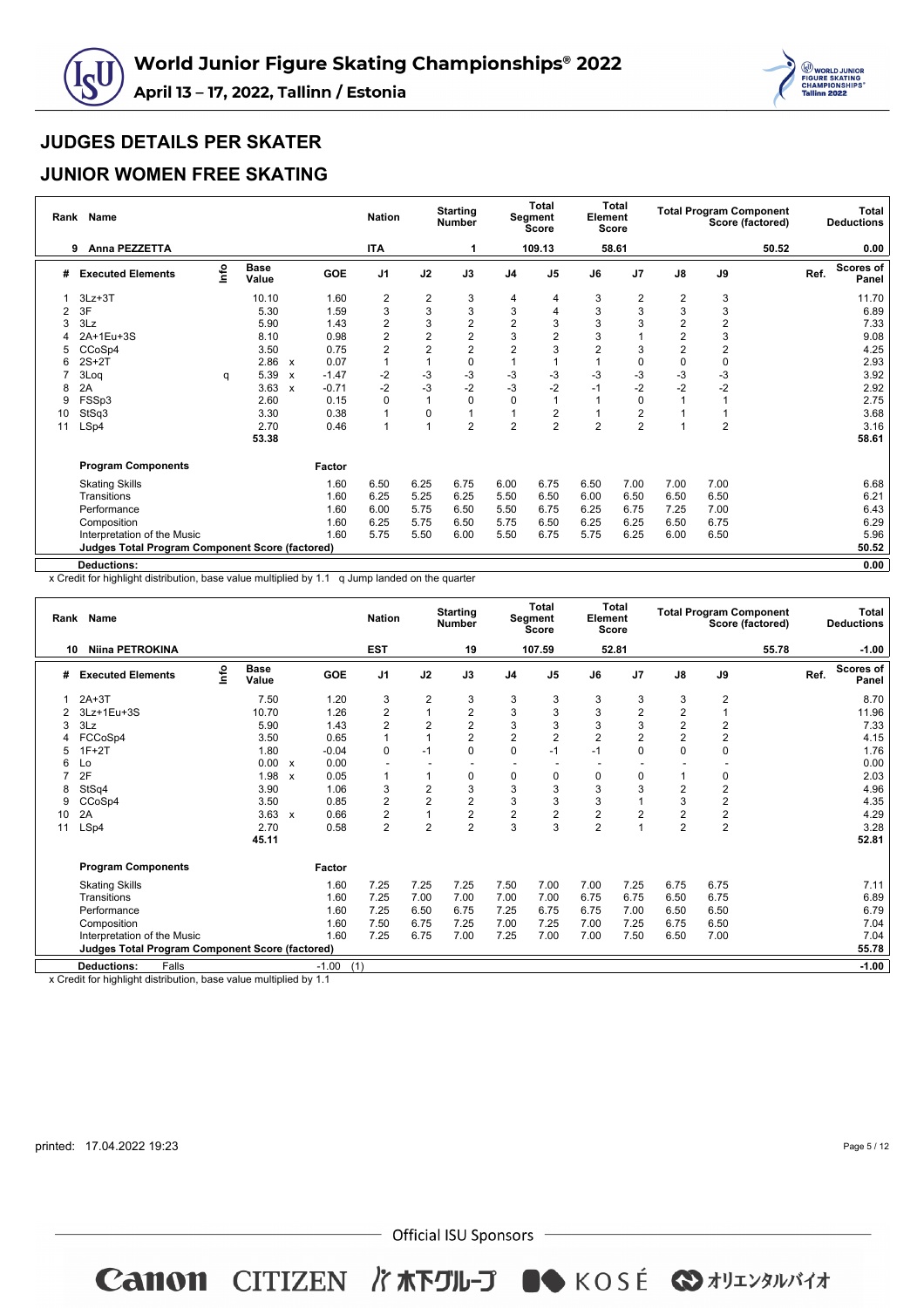



#### **JUNIOR WOMEN FREE SKATING**

| Rank           | <b>Name</b>                                            |         |                      |                           |            | <b>Nation</b>  |                | <b>Starting</b><br><b>Number</b> |                | <b>Total</b><br>Segment<br>Score | Element        | <b>Total</b><br><b>Score</b> |                |                | <b>Total Program Component</b><br>Score (factored) |      | Total<br><b>Deductions</b> |
|----------------|--------------------------------------------------------|---------|----------------------|---------------------------|------------|----------------|----------------|----------------------------------|----------------|----------------------------------|----------------|------------------------------|----------------|----------------|----------------------------------------------------|------|----------------------------|
| 11             | <b>Rinka WATANABE</b>                                  |         |                      |                           |            | <b>JPN</b>     |                | 14                               |                | 105.48                           |                | 54.79                        |                |                | 52.69                                              |      | $-2.00$                    |
| #              | <b>Executed Elements</b>                               | lnfo    | <b>Base</b><br>Value |                           | <b>GOE</b> | J <sub>1</sub> | J2             | J3                               | J <sub>4</sub> | J <sub>5</sub>                   | J6             | J7                           | $\mathsf{J}8$  | J9             |                                                    | Ref. | <b>Scores of</b><br>Panel  |
|                | 3A<                                                    | $\,<\,$ | 6.40                 |                           | $-3.20$    | $-5$           | $-5$           | -5                               | -5             | -5                               | -5             | -5                           | -5             | $-5$           |                                                    |      | 3.20                       |
| $\overline{2}$ | $3Lz + 3T$                                             |         | 10.10                |                           | 1.52       | 3              | $\mathbf{1}$   | 2                                | 3              | 3                                | 3              | $\overline{2}$               | $\mathsf 3$    | $\overline{2}$ |                                                    |      | 11.62                      |
|                | $3Lo+2T$                                               |         | 6.20                 |                           | 0.91       | $\overline{2}$ | 1              | $\overline{2}$                   | $\overline{c}$ | 3                                | $\overline{2}$ |                              | $\overline{2}$ | $\overline{2}$ |                                                    |      | 7.11                       |
|                | FCSp4                                                  |         | 3.20                 |                           | 0.73       | 3              | $\overline{2}$ | $\overline{c}$                   | $\overline{c}$ | 3                                | $\overline{2}$ |                              | $\overline{2}$ | 3              |                                                    |      | 3.93                       |
| 5              | LSp4                                                   |         | 2.70                 |                           | 0.54       | 2              | $\overline{2}$ | $\overline{2}$                   | 3              | $\overline{2}$                   | $\overline{2}$ | $\overline{2}$               | $\overline{2}$ | $\overline{2}$ |                                                    |      | 3.24                       |
|                | 1Lo                                                    |         | 0.50                 |                           | 0.00       | $\mathbf 0$    | $\mathbf 0$    | 0                                | $\Omega$       | 0                                | 0              | 0                            | 0              | $\mathbf 0$    |                                                    |      | 0.50                       |
|                | 2A+1Eu+3S                                              |         | 8.91                 | $\boldsymbol{\mathsf{x}}$ | 0.74       | 2              | $\overline{1}$ | 3                                | $\overline{2}$ | $\overline{2}$                   | 2              | 0                            | $\overline{2}$ |                |                                                    |      | 9.65                       |
| 8              | 2Lz                                                    |         | 2.31                 | $\boldsymbol{\mathsf{x}}$ | $-1.05$    | $-5$           | $-5$           | $-5$                             | -5             | -5                               | -5             | $-5$                         | $-5$           | -5             |                                                    |      | 1.26                       |
| 9              | 3F                                                     |         | 5.83                 | $\boldsymbol{\mathsf{x}}$ | 0.38       | 2              | $\mathbf 0$    |                                  |                |                                  |                | 0                            |                | 0              |                                                    |      | 6.21                       |
| 10             | StSq3                                                  |         | 3.30                 |                           | 0.52       | $\overline{1}$ | $\mathbf{1}$   |                                  | 3              | $\overline{2}$                   | $\overline{2}$ | $\overline{2}$               | $\overline{2}$ |                |                                                    |      | 3.82                       |
| 11             | CCoSp4                                                 |         | 3.50                 |                           | 0.75       | $\overline{2}$ | 3              | $\overline{2}$                   | 3              | $\overline{2}$                   | $\overline{2}$ | 1                            | $\overline{2}$ | $\overline{2}$ |                                                    |      | 4.25                       |
|                |                                                        |         | 52.95                |                           |            |                |                |                                  |                |                                  |                |                              |                |                |                                                    |      | 54.79                      |
|                | <b>Program Components</b>                              |         |                      |                           | Factor     |                |                |                                  |                |                                  |                |                              |                |                |                                                    |      |                            |
|                | <b>Skating Skills</b>                                  |         |                      |                           | 1.60       | 7.00           | 6.75           | 7.00                             | 6.50           | 7.25                             | 6.75           | 7.25                         | 6.75           | 6.75           |                                                    |      | 6.89                       |
|                | Transitions                                            |         |                      |                           | 1.60       | 7.00           | 6.50           | 6.00                             | 6.25           | 7.25                             | 6.25           | 6.50                         | 6.25           | 6.25           |                                                    |      | 6.43                       |
|                | Performance                                            |         |                      |                           | 1.60       | 6.75           | 5.75           | 6.25                             | 6.50           | 6.75                             | 6.25           | 6.75                         | 6.50           | 6.50           |                                                    |      | 6.50                       |
|                | Composition                                            |         |                      |                           | 1.60       | 7.00           | 6.25           | 6.75                             | 6.75           | 7.25                             | 6.75           | 6.50                         | 6.25           | 6.25           |                                                    |      | 6.61                       |
|                | Interpretation of the Music                            |         |                      |                           | 1.60       | 6.75           | 5.75           | 6.50                             | 6.50           | 7.00                             | 6.50           | 6.75                         | 6.00           | 6.50           |                                                    |      | 6.50                       |
|                | <b>Judges Total Program Component Score (factored)</b> |         |                      |                           |            |                |                |                                  |                |                                  |                |                              |                |                |                                                    |      | 52.69                      |
|                | Falls<br><b>Deductions:</b>                            |         |                      |                           | $-2.00$    | (2)            |                |                                  |                |                                  |                |                              |                |                |                                                    |      | $-2.00$                    |

< Under-rotated jump x Credit for highlight distribution, base value multiplied by 1.1

| Rank | <b>Name</b>                                            |    |                      |                           |         | <b>Nation</b>  |                | <b>Starting</b><br><b>Number</b> |                | <b>Total</b><br>Segment<br><b>Score</b> | Element<br><b>Score</b> | <b>Total</b>   |                | <b>Total Program Component</b> | Score (factored) |      | Total<br><b>Deductions</b> |
|------|--------------------------------------------------------|----|----------------------|---------------------------|---------|----------------|----------------|----------------------------------|----------------|-----------------------------------------|-------------------------|----------------|----------------|--------------------------------|------------------|------|----------------------------|
|      | <b>Linnea CEDER</b><br>12                              |    |                      |                           |         | <b>FIN</b>     |                | 12                               |                | 104.92                                  |                         | 54.36          |                |                                | 50.56            |      | 0.00                       |
| #    | <b>Executed Elements</b>                               | ۴o | <b>Base</b><br>Value |                           | GOE     | J <sub>1</sub> | J2             | J3                               | J <sub>4</sub> | J <sub>5</sub>                          | J6                      | J7             | $\mathsf{J}8$  | J9                             |                  | Ref. | <b>Scores of</b><br>Panel  |
| 1    | $3F+2T$                                                |    | 6.60                 |                           | 0.61    | 2              | $\mathbf{1}$   |                                  | 2              |                                         | 1                       | $\mathbf 0$    | $\overline{2}$ | 0                              |                  |      | 7.21                       |
|      | 3Lz!+1Eu+2S                                            |    | 7.70                 |                           | $-0.25$ | 0              | $-2$           | 0                                | 0              | $-1$                                    | $-1$                    | $-1$           | $\mathbf 0$    | 0                              |                  |      | 7.45                       |
| 3    | $2A+2T$                                                |    | 4.60                 |                           | 0.33    | $\mathbf{1}$   | $\overline{1}$ |                                  | $\overline{2}$ |                                         |                         | 1              |                | 0                              |                  |      | 4.93                       |
| 4    | FSSp2                                                  |    | 2.30                 |                           | 0.00    | $-2$           | $\Omega$       | $\Omega$                         | $\Omega$       | $\Omega$                                | $\Omega$                | $\Omega$       | 0              | 1                              |                  |      | 2.30                       |
| 5    | 3F                                                     |    | 5.30                 |                           | 0.68    | $\overline{c}$ |                |                                  | $\overline{2}$ |                                         |                         |                | 0              | $\overline{2}$                 |                  |      | 5.98                       |
| 6    | 3Lz                                                    |    | 6.49                 | $\boldsymbol{\mathsf{x}}$ | 0.42    | $\overline{2}$ | $\mathbf 0$    |                                  | $\overline{A}$ | $\overline{2}$                          |                         | $\Omega$       | $\mathbf 0$    | $\pmb{0}$                      |                  |      | 6.91                       |
|      | 3Lo                                                    |    | 5.39                 | $\mathsf{x}$              | 0.07    | 0              | $\mathbf 0$    | 0                                | 0              |                                         | $-1$                    | 0              |                | 0                              |                  |      | 5.46                       |
| 8    | 2A                                                     |    | 3.63                 | $\boldsymbol{\mathsf{x}}$ | 0.66    | $\overline{2}$ | $\overline{2}$ | $\overline{2}$                   | $\overline{2}$ | 2                                       | $\overline{2}$          | 1              | $\overline{2}$ | $\overline{2}$                 |                  |      | 4.29                       |
| 9    | StSq3                                                  |    | 3.30                 |                           | 0.61    | $\overline{2}$ | $\overline{2}$ |                                  | $\overline{2}$ | $\overline{2}$                          | $\overline{2}$          | 1              | $\overline{2}$ | $\overline{2}$                 |                  |      | 3.91                       |
| 10   | LSp2                                                   |    | 1.90                 |                           | $-0.03$ | 0              | $-1$           | $\Omega$                         | $-1$           | $\Omega$                                | $\Omega$                | $\Omega$       | 0              | 1                              |                  |      | 1.87                       |
| 11   | CCoSp4                                                 |    | 3.50                 |                           | 0.55    | $\overline{2}$ | $\overline{1}$ |                                  | $\overline{2}$ |                                         | $\overline{2}$          | $\overline{ }$ | $\overline{2}$ | $\overline{2}$                 |                  |      | 4.05                       |
|      |                                                        |    | 50.71                |                           |         |                |                |                                  |                |                                         |                         |                |                |                                |                  |      | 54.36                      |
|      | <b>Program Components</b>                              |    |                      |                           | Factor  |                |                |                                  |                |                                         |                         |                |                |                                |                  |      |                            |
|      | <b>Skating Skills</b>                                  |    |                      |                           | 1.60    | 6.50           | 6.25           | 6.00                             | 6.25           | 6.75                                    | 6.25                    | 6.25           | 7.00           | 6.25                           |                  |      | 6.36                       |
|      | Transitions                                            |    |                      |                           | 1.60    | 6.50           | 6.00           | 5.75                             | 5.75           | 6.75                                    | 6.25                    | 6.00           | 6.50           | 6.00                           |                  |      | 6.14                       |
|      | Performance                                            |    |                      |                           | 1.60    | 6.50           | 6.75           | 6.00                             | 6.00           | 6.50                                    | 6.50                    | 6.50           | 7.00           | 6.50                           |                  |      | 6.46                       |
|      | Composition                                            |    |                      |                           | 1.60    | 6.75           | 6.25           | 5.50                             | 6.25           | 6.50                                    | 6.50                    | 6.00           | 6.50           | 6.25                           |                  |      | 6.32                       |
|      | Interpretation of the Music                            |    |                      |                           | 1.60    | 6.50           | 6.25           | 5.75                             | 6.00           | 6.50                                    | 6.25                    | 6.25           | 6.75           | 6.50                           |                  |      | 6.32                       |
|      | <b>Judges Total Program Component Score (factored)</b> |    |                      |                           |         |                |                |                                  |                |                                         |                         |                |                |                                |                  |      | 50.56                      |
|      | <b>Deductions:</b>                                     |    |                      |                           |         |                |                |                                  |                |                                         |                         |                |                |                                |                  |      | 0.00                       |

! Not clear edge x Credit for highlight distribution, base value multiplied by 1.1

printed: 17.04.2022 19:23

Page 6 / 12

 $-$  Official ISU Sponsors  $-$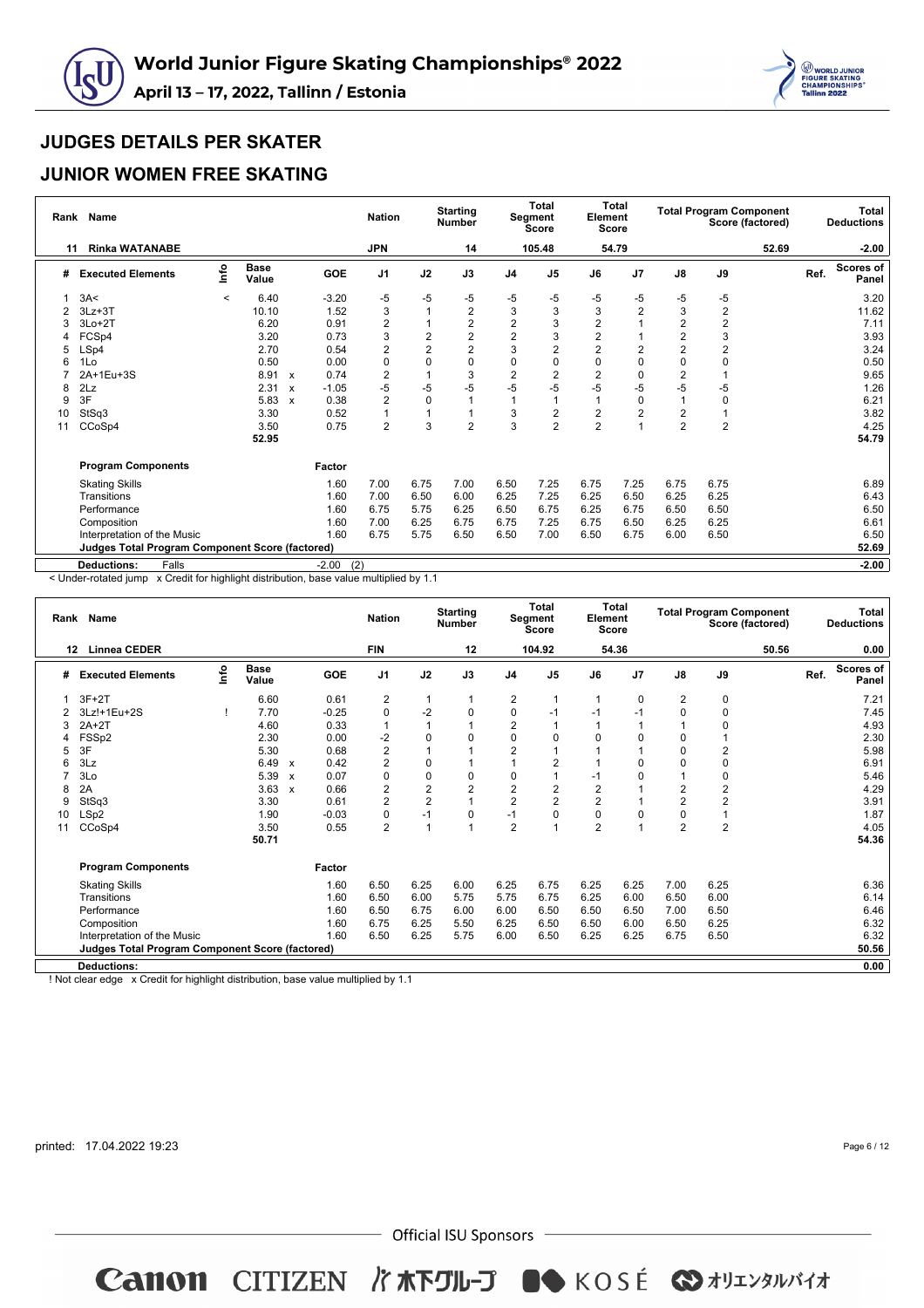



#### **JUNIOR WOMEN FREE SKATING**

| Rank | Name                                                   |         |                      |                           |            | <b>Nation</b>  |                | <b>Starting</b><br><b>Number</b> |                | <b>Total</b><br>Segment<br>Score | Element<br><b>Score</b> | Total          |                |                         | <b>Total Program Component</b><br>Score (factored) |      | Total<br><b>Deductions</b> |
|------|--------------------------------------------------------|---------|----------------------|---------------------------|------------|----------------|----------------|----------------------------------|----------------|----------------------------------|-------------------------|----------------|----------------|-------------------------|----------------------------------------------------|------|----------------------------|
| 13   | <b>Lia PEREIRA</b>                                     |         |                      |                           |            | CAN            |                | 13                               |                | 100.17                           |                         | 49.13          |                |                         | 51.04                                              |      | 0.00                       |
| #    | <b>Executed Elements</b>                               | lnfo    | <b>Base</b><br>Value |                           | <b>GOE</b> | J <sub>1</sub> | J2             | J3                               | J <sub>4</sub> | J <sub>5</sub>                   | J6                      | J <sub>7</sub> | $\mathsf{J}8$  | J9                      |                                                    | Ref. | <b>Scores of</b><br>Panel  |
|      | 3F                                                     |         | 5.30                 |                           | 1.14       | $\overline{2}$ | $\overline{c}$ | 2                                | 3              | 2                                | 2                       | 3              |                | $\overline{\mathbf{c}}$ |                                                    |      | 6.44                       |
|      | 1Lz                                                    |         | 0.60                 |                           | $-0.18$    | $-1$           | $-4$           | $-3$                             | -3             | $-2$                             | $-3$                    | $-5$           | $rac{2}{3}$    | $-3$                    |                                                    |      | 0.42                       |
|      | 3Lo<                                                   | $\prec$ | 3.92                 |                           | $-1.07$    | $-2$           | $-3$           | $-2$                             | $-2$           | $-3$                             | $-3$                    | $-3$           | $-3$           | $-3$                    |                                                    |      | 2.85                       |
|      | CCoSp4                                                 |         | 3.50                 |                           | 0.85       | $\overline{2}$ | 3              | $\overline{2}$                   | 3              | 3                                | 3                       |                | $\overline{2}$ | $\overline{2}$          |                                                    |      | 4.35                       |
|      | 3T+1Eu+3S                                              |         | 9.00                 |                           | 0.37       |                |                |                                  | $-1$           |                                  |                         | $\mathbf 0$    |                |                         |                                                    |      | 9.37                       |
| 6    | StSq3                                                  |         | 3.30                 |                           | 0.61       |                | $\overline{2}$ |                                  | 3              | 2                                | $\overline{2}$          | $\overline{2}$ | $\overline{2}$ | $\overline{2}$          |                                                    |      | 3.91                       |
|      | $1A+2T$                                                |         | 2.64 x               |                           | 0.04       |                | $\mathbf 0$    | 0                                | 0              | 0                                | 0                       | 1              | 0              |                         |                                                    |      | 2.68                       |
| 8    | $3T+2T$                                                |         | 6.05                 | $\boldsymbol{\mathsf{x}}$ | 0.84       | 3              | $\overline{2}$ | 2                                | $\overline{2}$ |                                  | $\overline{2}$          | $\overline{2}$ | $\overline{2}$ | $\overline{2}$          |                                                    |      | 6.89                       |
| 9    | 3S                                                     |         | 4.73                 | $\boldsymbol{\mathsf{x}}$ | 0.68       | $\overline{2}$ |                | 2                                | $\overline{2}$ | $\overline{2}$                   | $\overline{2}$          |                |                |                         |                                                    |      | 5.41                       |
| 10   | FCCoSp4                                                |         | 3.50                 |                           | 0.85       | 2              |                | 3                                | 3              | 3                                | $\overline{2}$          | 3              | 2              | $\overline{2}$          |                                                    |      | 4.35                       |
| 11   | FSSp2                                                  |         | 2.30                 |                           | 0.16       |                |                | 0                                | $\overline{2}$ | 0                                | 1                       | $-1$           |                | 1                       |                                                    |      | 2.46                       |
|      |                                                        |         | 44.84                |                           |            |                |                |                                  |                |                                  |                         |                |                |                         |                                                    |      | 49.13                      |
|      | <b>Program Components</b>                              |         |                      |                           | Factor     |                |                |                                  |                |                                  |                         |                |                |                         |                                                    |      |                            |
|      | <b>Skating Skills</b>                                  |         |                      |                           | 1.60       | 6.50           | 6.75           | 6.50                             | 6.25           | 6.75                             | 6.25                    | 6.25           | 6.50           | 6.50                    |                                                    |      | 6.46                       |
|      | Transitions                                            |         |                      |                           | 1.60       | 6.25           | 6.50           | 6.00                             | 6.00           | 6.50                             | 6.00                    | 6.00           | 6.25           | 6.25                    |                                                    |      | 6.18                       |
|      | Performance                                            |         |                      |                           | 1.60       | 6.50           | 6.50           | 6.25                             | 6.25           | 6.25                             | 6.25                    | 6.25           | 6.50           | 6.50                    |                                                    |      | 6.36                       |
|      | Composition                                            |         |                      |                           | 1.60       | 6.25           | 6.50           | 6.50                             | 6.50           | 6.50                             | 6.50                    | 6.25           | 6.50           | 6.50                    |                                                    |      | 6.46                       |
|      | Interpretation of the Music                            |         |                      |                           | 1.60       | 6.50           | 6.50           | 6.25                             | 6.25           | 6.50                             | 6.25                    | 6.50           | 6.50           | 6.50                    |                                                    |      | 6.43                       |
|      | <b>Judges Total Program Component Score (factored)</b> |         |                      |                           |            |                |                |                                  |                |                                  |                         |                |                |                         |                                                    |      | 51.04                      |
|      | <b>Deductions:</b>                                     |         |                      |                           |            |                |                |                                  |                |                                  |                         |                |                |                         |                                                    |      | 0.00                       |

< Under-rotated jump x Credit for highlight distribution, base value multiplied by 1.1

| Rank | <b>Name</b>                                            |         |                      |                           |                | <b>Nation</b>  |                | <b>Starting</b><br><b>Number</b> |                | <b>Total</b><br>Segment<br><b>Score</b> | Element<br><b>Score</b> | <b>Total</b>   |                | <b>Total Program Component</b> | Score (factored) |      | <b>Total</b><br><b>Deductions</b> |
|------|--------------------------------------------------------|---------|----------------------|---------------------------|----------------|----------------|----------------|----------------------------------|----------------|-----------------------------------------|-------------------------|----------------|----------------|--------------------------------|------------------|------|-----------------------------------|
|      | <b>Lorine SCHILD</b><br>14                             |         |                      |                           |                | <b>FRA</b>     |                | 8                                |                | 99.99                                   |                         | 53.61          |                |                                | 47.38            |      | $-1.00$                           |
| #    | <b>Executed Elements</b>                               | ۴o      | <b>Base</b><br>Value |                           | GOE            | J <sub>1</sub> | J2             | J3                               | J <sub>4</sub> | J <sub>5</sub>                          | J6                      | J7             | $\mathsf{J}8$  | J9                             |                  | Ref. | <b>Scores of</b><br>Panel         |
| 1    | $3Lz + 2T$                                             |         | 7.20                 |                           | 1.01           | $\overline{2}$ | $\mathbf 1$    |                                  | $\overline{2}$ | 3                                       | $\overline{2}$          | 1              | $\overline{2}$ | $\overline{2}$                 |                  |      | 8.21                              |
| 2    | StSq3                                                  |         | 3.30                 |                           | 0.33           | $\mathbf 0$    | $\mathbf 0$    |                                  |                |                                         |                         | $\overline{2}$ |                | $\overline{2}$                 |                  |      | 3.63                              |
| 3    | 3F!                                                    |         | 5.30                 |                           | 0.23           | 0              | $\mathbf 0$    | $\mathbf 0$                      |                |                                         | 0                       | $-1$           |                | $\overline{1}$                 |                  |      | 5.53                              |
|      | CCoSp4                                                 |         | 3.50                 |                           | 0.70           | $\overline{c}$ | $\overline{1}$ | $\overline{2}$                   | 3              |                                         | $\overline{2}$          | $\overline{2}$ | $\overline{2}$ | $\overline{2}$                 |                  |      | 4.20                              |
| 5    | 3Lz<                                                   | $\,<\,$ | 4.72                 |                           | $-2.36$        | $-5$           | $-5$           | $-5$                             | -5             | $-5$                                    | $-5$                    | -5             | -5             | $-5$                           |                  |      | 2.36                              |
| 6    | 3Lo+2T+2Lo                                             |         | 7.90                 |                           | 0.00           | 0              | $-1$           | $\Omega$                         | $\Omega$       | $\Omega$                                | $\Omega$                | $\Omega$       | $\Omega$       | $\mathbf 0$                    |                  |      | 7.90                              |
|      | LSp2                                                   |         | 1.90                 |                           | $-0.03$        | 0              | $-1$           | $\Omega$                         | 0              | 0                                       |                         | 0              | 0              | $-1$                           |                  |      | 1.87                              |
| 8    | 3Lo                                                    |         | 5.39                 | $\boldsymbol{\mathsf{x}}$ | 0.35           | 1              |                |                                  | $\mathbf 0$    | $\overline{2}$                          |                         | 0              |                | $\mathbf 0$                    |                  |      | 5.74                              |
| 9    | 3S                                                     |         | 4.73                 | $\boldsymbol{\mathsf{x}}$ | 0.55           | 2              |                |                                  | $\mathbf 0$    | 2                                       | $\overline{2}$          |                | $\overline{2}$ | 0                              |                  |      | 5.28                              |
| 10   | $2A+2Lo$                                               |         | 5.50                 | $\boldsymbol{\mathsf{x}}$ | 0.05           | 1              | $\mathbf 0$    | 0                                | 0              |                                         | $\Omega$                | $\Omega$       | 0              | 0                              |                  |      | 5.55                              |
| 11   | FCCoSp3                                                |         | 3.00                 |                           | 0.34           | 2              | $\pmb{0}$      |                                  | $\overline{2}$ |                                         |                         | 1              |                | $\overline{1}$                 |                  |      | 3.34                              |
|      |                                                        |         | 52.44                |                           |                |                |                |                                  |                |                                         |                         |                |                |                                |                  |      | 53.61                             |
|      | <b>Program Components</b>                              |         |                      |                           | Factor         |                |                |                                  |                |                                         |                         |                |                |                                |                  |      |                                   |
|      | <b>Skating Skills</b>                                  |         |                      |                           | 1.60           | 6.25           | 5.00           | 6.25                             | 5.75           | 6.25                                    | 6.25                    | 6.25           | 6.00           | 6.00                           |                  |      | 6.11                              |
|      | Transitions                                            |         |                      |                           | 1.60           | 6.00           | 4.75           | 5.75                             | 5.50           | 6.00                                    | 5.75                    | 5.75           | 5.50           | 5.50                           |                  |      | 5.68                              |
|      | Performance                                            |         |                      |                           | 1.60           | 6.00           | 4.50           | 6.00                             | 5.75           | 6.25                                    | 6.00                    | 6.00           | 6.00           | 6.25                           |                  |      | 6.00                              |
|      | Composition                                            |         |                      |                           | 1.60           | 6.25           | 4.50           | 6.00                             | 5.50           | 6.00                                    | 6.00                    | 6.00           | 6.00           | 6.00                           |                  |      | 5.93                              |
|      | Interpretation of the Music                            |         |                      |                           | 1.60           | 6.00           | 4.25           | 6.00                             | 5.50           | 6.00                                    | 6.00                    | 6.50           | 5.75           | 6.00                           |                  |      | 5.89                              |
|      | <b>Judges Total Program Component Score (factored)</b> |         |                      |                           |                |                |                |                                  |                |                                         |                         |                |                |                                |                  |      | 47.38                             |
|      | <b>Deductions:</b><br>Falls                            |         |                      |                           | (1)<br>$-1.00$ |                |                |                                  |                |                                         |                         |                |                |                                |                  |      | $-1.00$                           |

! Not clear edge < Under-rotated jump x Credit for highlight distribution, base value multiplied by 1.1

printed: 17.04.2022 19:23

Page 7 / 12

 $-$  Official ISU Sponsors  $-$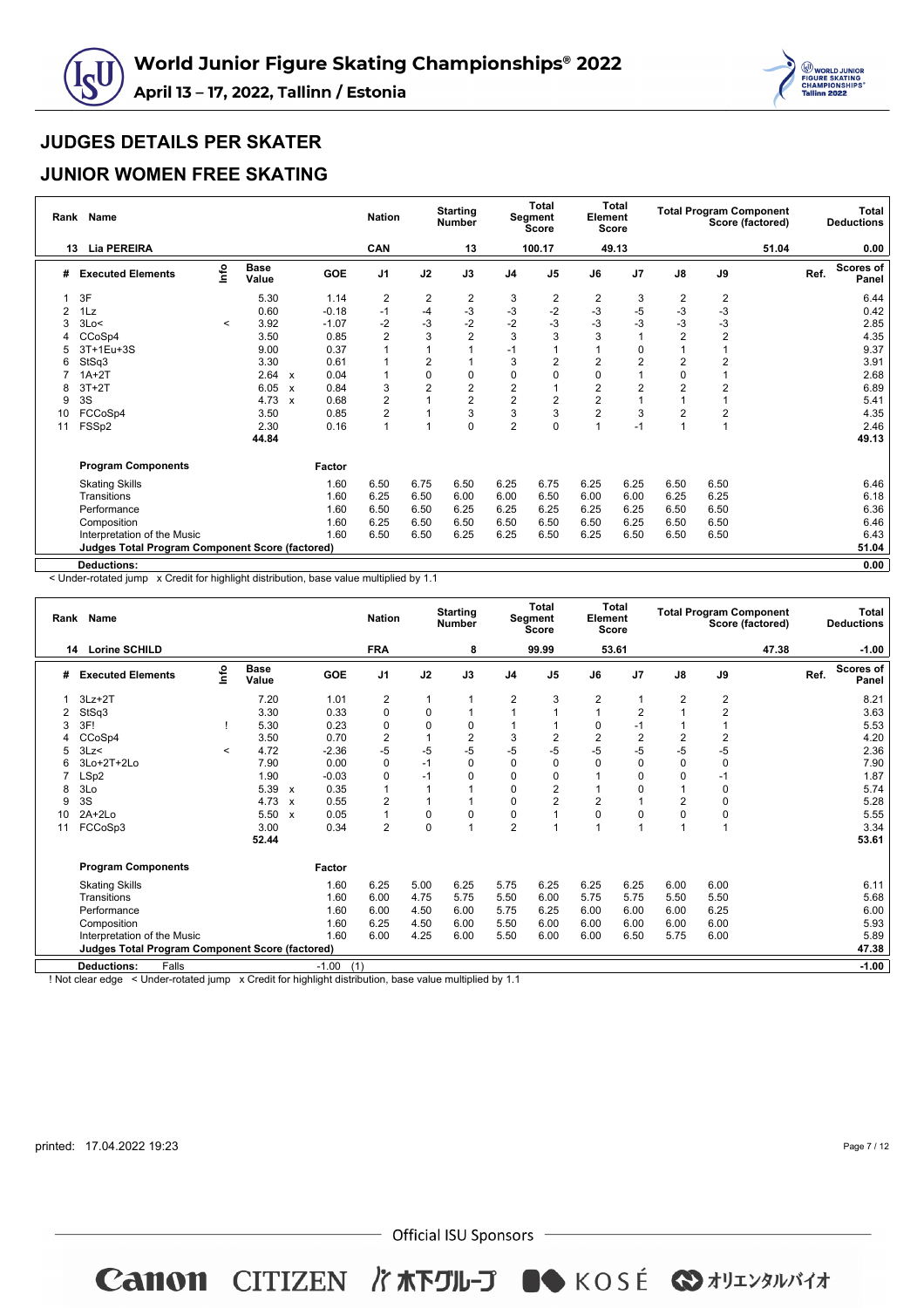



#### **JUNIOR WOMEN FREE SKATING**

| Rank | <b>Name</b>                                            |         |                      |                           |            | <b>Nation</b>    |                | <b>Starting</b><br><b>Number</b> |                | Total<br>Segment<br><b>Score</b> | Element<br><b>Score</b> | <b>Total</b>   |                |                | <b>Total Program Component</b><br>Score (factored) |      | Total<br><b>Deductions</b> |
|------|--------------------------------------------------------|---------|----------------------|---------------------------|------------|------------------|----------------|----------------------------------|----------------|----------------------------------|-------------------------|----------------|----------------|----------------|----------------------------------------------------|------|----------------------------|
| 15   | <b>Noelle STREULI</b>                                  |         |                      |                           |            | <b>POL</b>       |                | 10                               |                | 99.68                            |                         | 53.51          |                |                | 46.17                                              |      | 0.00                       |
| #    | <b>Executed Elements</b>                               | lnfo    | <b>Base</b><br>Value |                           | <b>GOE</b> | J <sub>1</sub>   | J2             | J3                               | J <sub>4</sub> | J <sub>5</sub>                   | J6                      | J <sub>7</sub> | J8             | J9             |                                                    | Ref. | <b>Scores of</b><br>Panel  |
|      | 3Lo                                                    |         | 4.90                 |                           | 0.70       | 2                |                |                                  | 2              | 2                                | $\overline{2}$          |                | $\mathbf{1}$   |                |                                                    |      | 5.60                       |
| 2    | $3Lz + 2T$                                             |         | 7.20                 |                           | 0.34       | $\overline{1}$   | 0              |                                  | 0              |                                  |                         | $\mathbf 0$    | 1              | 0              |                                                    |      | 7.54                       |
| 3    | $2A+3T<$                                               | $\prec$ | 6.66                 |                           | $-0.58$    | $-2$             | $-2$           | $-2$                             | $-2$           | $-1$                             | $-1$                    | $-3$           | $-1$           | $-2$           |                                                    |      | 6.08                       |
|      | FSSp4                                                  |         | 3.00                 |                           | 0.34       | $\boldsymbol{2}$ |                |                                  | $\overline{c}$ |                                  |                         |                | $\mathbf 0$    |                |                                                    |      | 3.34                       |
| 5    | 3Fq                                                    | q       | 5.30                 |                           | $-1.36$    | $-2$             | $-2$           | $-3$                             | -3             | -1                               | -3                      | $-2$           | $-3$           | -3             |                                                    |      | 3.94                       |
|      | 2A+1Eu+3S                                              |         | 8.91                 | $\boldsymbol{\mathsf{x}}$ | 0.37       | $\overline{2}$   | $\mathbf 0$    | $\overline{2}$                   | $\Omega$       |                                  | 2                       | 0              |                | 0              |                                                    |      | 9.28                       |
|      | 1Lz                                                    |         | 0.66                 | $\boldsymbol{x}$          | 0.00       | 0                | $-1$           | 0                                | 0              | $\Omega$                         | $\Omega$                | 0              | 0              | $\pmb{0}$      |                                                    |      | 0.66                       |
|      | FCCoSp4                                                |         | 3.50                 |                           | 0.65       | $\overline{2}$   | $\overline{2}$ | $\overline{2}$                   | $\overline{2}$ | 2                                | $\overline{2}$          |                |                | $\overline{2}$ |                                                    |      | 4.15                       |
| 9    | StSq3                                                  |         | 3.30                 |                           | 0.28       | 0                | $\mathbf 0$    | $\mathbf{1}$                     | $\overline{2}$ |                                  | $\overline{2}$          |                | 0              |                |                                                    |      | 3.58                       |
| 10   | 3S                                                     |         | 4.73                 | $\boldsymbol{x}$          | 0.31       | $\overline{1}$   |                | 0                                |                |                                  |                         | 0              | 1              | $\pmb{0}$      |                                                    |      | 5.04                       |
| 11   | CCoSp4                                                 |         | 3.50                 |                           | 0.80       | 3                | $\overline{2}$ | $\overline{2}$                   | 3              | 3                                | $\overline{2}$          | 2              | $\overline{2}$ | $\overline{2}$ |                                                    |      | 4.30                       |
|      |                                                        |         | 51.66                |                           |            |                  |                |                                  |                |                                  |                         |                |                |                |                                                    |      | 53.51                      |
|      | <b>Program Components</b>                              |         |                      |                           | Factor     |                  |                |                                  |                |                                  |                         |                |                |                |                                                    |      |                            |
|      | <b>Skating Skills</b>                                  |         |                      |                           | 1.60       | 6.50             | 5.50           | 6.25                             | 5.75           | 6.75                             | 6.25                    | 5.75           | 5.75           | 6.00           |                                                    |      | 6.04                       |
|      | Transitions                                            |         |                      |                           | 1.60       | 6.00             | 5.00           | 5.25                             | 5.50           | 6.50                             | 5.75                    | 5.25           | 5.50           | 5.75           |                                                    |      | 5.57                       |
|      | Performance                                            |         |                      |                           | 1.60       | 6.00             | 5.25           | 6.25                             | 5.75           | 6.50                             | 6.00                    | 5.75           | 5.75           | 5.75           |                                                    |      | 5.89                       |
|      | Composition                                            |         |                      |                           | 1.60       | 6.00             | 5.25           | 6.00                             | 5.75           | 6.25                             | 6.00                    | 5.50           | 5.50           | 5.50           |                                                    |      | 5.75                       |
|      | Interpretation of the Music                            |         |                      |                           | 1.60       | 5.75             | 5.00           | 5.75                             | 5.75           | 6.25                             | 5.75                    | 5.50           | 5.25           | 5.50           |                                                    |      | 5.61                       |
|      | <b>Judges Total Program Component Score (factored)</b> |         |                      |                           |            |                  |                |                                  |                |                                  |                         |                |                |                |                                                    |      | 46.17                      |
|      | <b>Deductions:</b>                                     |         |                      |                           |            |                  |                |                                  |                |                                  |                         |                |                |                |                                                    |      | 0.00                       |

< Under-rotated jump q Jump landed on the quarter x Credit for highlight distribution, base value multiplied by 1.1

| <b>Nina PINZARRONE</b><br><b>BEL</b><br>18<br>98.25<br>49.21<br>51.04<br>$-2.00$<br>16<br>۴o<br><b>Base</b><br><b>Scores of</b><br>GOE<br>J <sub>1</sub><br>J2<br>J3<br>J <sub>4</sub><br>J <sub>5</sub><br>$\mathsf{J}8$<br>J9<br>Ref.<br>J6<br>J7<br><b>Executed Elements</b><br>#<br>Value<br>Panel<br>5.90<br>$-2.95$<br>$-5$<br>$-5$<br>3Lz<br>-5<br>-5<br>$-5$<br>-5<br>-5<br>-5<br>2.95<br>$-4$<br>2<br>0.55<br>$\mathbf 0$<br>2<br>2A+1Eu+3S<br>8.10<br>$\mathbf{1}$<br>2<br>8.65<br>1<br>1<br>2<br>2<br>$\overline{\mathbf{c}}$<br>2<br>$\overline{2}$<br>$\overline{2}$<br>2<br>3Lo<br>4.90<br>0.91<br>5.81<br>3<br>$\overline{2}$<br>2<br>2A<br>3.30<br>0.33<br>1<br>3.63<br>1<br>$\Omega$<br>0<br>$\overline{2}$<br>$\overline{c}$<br>3<br>3<br>$\overline{2}$<br>$\overline{2}$<br>$\overline{2}$<br>3.50<br>0.85<br>3<br>3<br>4.35<br>FCCoSp4<br>$-5$<br>$-5$<br>$-5$<br>$-5$<br>$-5$<br>$-5$<br>-5<br>$-5$<br>$-5$<br>$-2.36$<br>1.27<br>3Lz<+REP<br>3.63<br>6<br>$\mathbf{x}$<br>$\prec$<br>$-3$<br>$-5$<br>$-3$<br>$-3$<br>$-5$<br>8.36<br>$-1.64$<br>$-4$<br>$-4$<br>$3F<+3T<$<br>$-4$<br>$-4$<br>6.72<br>$\mathbf{x}$<br>$\prec$<br>$-5$<br>$-5$<br>$-5$<br>-5<br>$-5$<br>$-5$<br>$3F < +2T$<br>6.09<br>$-2.00$<br>$-4$<br>$-4$<br>4.09<br>$-4$<br>8<br>$\boldsymbol{\mathsf{x}}$<br>$\overline{\phantom{a}}$<br>$\overline{2}$<br>$\overline{2}$<br>$\overline{2}$<br>$\overline{2}$<br>$\overline{2}$<br>3<br>$\overline{2}$<br>3.50<br>0.65<br>$\mathbf{1}$<br>4.15<br>CCoSp4<br>9<br>$\overline{2}$<br>$\overline{2}$<br>$\overline{2}$<br>$\overline{2}$<br>$\mathbf 0$<br>StSq3<br>3.30<br>0.47<br>$\overline{1}$<br>3.77<br>$\mathbf{1}$<br>10<br>5<br>5<br>$\overline{4}$<br>$\overline{4}$<br>LSp4<br>2.70<br>1.12<br>4<br>4<br>3.82<br>4<br>4<br>4<br>11<br>49.21<br>53.28<br><b>Program Components</b><br>Factor<br>6.25<br>6.25<br>6.25<br>7.00<br>6.50<br>6.50<br>6.61<br>1.60<br>7.00<br>7.00<br>6.75<br><b>Skating Skills</b><br>1.60<br>5.75<br>6.00<br>Transitions<br>6.50<br>6.50<br>6.25<br>7.00<br>6.00<br>6.18<br>6.00<br>6.00<br>1.60<br>6.75<br>6.25<br>6.25<br>6.25<br>6.00<br>7.25<br>6.50<br>6.39<br>Performance<br>6.50<br>6.25<br>1.60<br>6.50<br>6.25<br>7.00<br>6.50<br>6.00<br>6.43<br>6.75<br>6.50<br>6.50<br>Composition<br>6.00<br>1.60<br>6.50<br>6.25<br>6.29<br>Interpretation of the Music<br>6.25<br>6.25<br>6.25<br>6.25<br>6.00<br>7.25<br>6.25<br><b>Judges Total Program Component Score (factored)</b><br>51.04<br>(2) | Rank Name                   |  |         | <b>Nation</b> | <b>Starting</b><br><b>Number</b> | <b>Total</b><br><b>Segment</b><br><b>Score</b> | Element | Total<br><b>Score</b> |  | <b>Total Program Component</b><br>Score (factored) | Total<br><b>Deductions</b> |
|---------------------------------------------------------------------------------------------------------------------------------------------------------------------------------------------------------------------------------------------------------------------------------------------------------------------------------------------------------------------------------------------------------------------------------------------------------------------------------------------------------------------------------------------------------------------------------------------------------------------------------------------------------------------------------------------------------------------------------------------------------------------------------------------------------------------------------------------------------------------------------------------------------------------------------------------------------------------------------------------------------------------------------------------------------------------------------------------------------------------------------------------------------------------------------------------------------------------------------------------------------------------------------------------------------------------------------------------------------------------------------------------------------------------------------------------------------------------------------------------------------------------------------------------------------------------------------------------------------------------------------------------------------------------------------------------------------------------------------------------------------------------------------------------------------------------------------------------------------------------------------------------------------------------------------------------------------------------------------------------------------------------------------------------------------------------------------------------------------------------------------------------------------------------------------------------------------------------------------------------------------------------------------------------------------------------------------------------------------------------------------------------------------------------------------------------------------------------------------------|-----------------------------|--|---------|---------------|----------------------------------|------------------------------------------------|---------|-----------------------|--|----------------------------------------------------|----------------------------|
|                                                                                                                                                                                                                                                                                                                                                                                                                                                                                                                                                                                                                                                                                                                                                                                                                                                                                                                                                                                                                                                                                                                                                                                                                                                                                                                                                                                                                                                                                                                                                                                                                                                                                                                                                                                                                                                                                                                                                                                                                                                                                                                                                                                                                                                                                                                                                                                                                                                                                       |                             |  |         |               |                                  |                                                |         |                       |  |                                                    |                            |
|                                                                                                                                                                                                                                                                                                                                                                                                                                                                                                                                                                                                                                                                                                                                                                                                                                                                                                                                                                                                                                                                                                                                                                                                                                                                                                                                                                                                                                                                                                                                                                                                                                                                                                                                                                                                                                                                                                                                                                                                                                                                                                                                                                                                                                                                                                                                                                                                                                                                                       |                             |  |         |               |                                  |                                                |         |                       |  |                                                    |                            |
|                                                                                                                                                                                                                                                                                                                                                                                                                                                                                                                                                                                                                                                                                                                                                                                                                                                                                                                                                                                                                                                                                                                                                                                                                                                                                                                                                                                                                                                                                                                                                                                                                                                                                                                                                                                                                                                                                                                                                                                                                                                                                                                                                                                                                                                                                                                                                                                                                                                                                       |                             |  |         |               |                                  |                                                |         |                       |  |                                                    |                            |
|                                                                                                                                                                                                                                                                                                                                                                                                                                                                                                                                                                                                                                                                                                                                                                                                                                                                                                                                                                                                                                                                                                                                                                                                                                                                                                                                                                                                                                                                                                                                                                                                                                                                                                                                                                                                                                                                                                                                                                                                                                                                                                                                                                                                                                                                                                                                                                                                                                                                                       |                             |  |         |               |                                  |                                                |         |                       |  |                                                    |                            |
|                                                                                                                                                                                                                                                                                                                                                                                                                                                                                                                                                                                                                                                                                                                                                                                                                                                                                                                                                                                                                                                                                                                                                                                                                                                                                                                                                                                                                                                                                                                                                                                                                                                                                                                                                                                                                                                                                                                                                                                                                                                                                                                                                                                                                                                                                                                                                                                                                                                                                       |                             |  |         |               |                                  |                                                |         |                       |  |                                                    |                            |
|                                                                                                                                                                                                                                                                                                                                                                                                                                                                                                                                                                                                                                                                                                                                                                                                                                                                                                                                                                                                                                                                                                                                                                                                                                                                                                                                                                                                                                                                                                                                                                                                                                                                                                                                                                                                                                                                                                                                                                                                                                                                                                                                                                                                                                                                                                                                                                                                                                                                                       |                             |  |         |               |                                  |                                                |         |                       |  |                                                    |                            |
|                                                                                                                                                                                                                                                                                                                                                                                                                                                                                                                                                                                                                                                                                                                                                                                                                                                                                                                                                                                                                                                                                                                                                                                                                                                                                                                                                                                                                                                                                                                                                                                                                                                                                                                                                                                                                                                                                                                                                                                                                                                                                                                                                                                                                                                                                                                                                                                                                                                                                       |                             |  |         |               |                                  |                                                |         |                       |  |                                                    |                            |
|                                                                                                                                                                                                                                                                                                                                                                                                                                                                                                                                                                                                                                                                                                                                                                                                                                                                                                                                                                                                                                                                                                                                                                                                                                                                                                                                                                                                                                                                                                                                                                                                                                                                                                                                                                                                                                                                                                                                                                                                                                                                                                                                                                                                                                                                                                                                                                                                                                                                                       |                             |  |         |               |                                  |                                                |         |                       |  |                                                    |                            |
|                                                                                                                                                                                                                                                                                                                                                                                                                                                                                                                                                                                                                                                                                                                                                                                                                                                                                                                                                                                                                                                                                                                                                                                                                                                                                                                                                                                                                                                                                                                                                                                                                                                                                                                                                                                                                                                                                                                                                                                                                                                                                                                                                                                                                                                                                                                                                                                                                                                                                       |                             |  |         |               |                                  |                                                |         |                       |  |                                                    |                            |
|                                                                                                                                                                                                                                                                                                                                                                                                                                                                                                                                                                                                                                                                                                                                                                                                                                                                                                                                                                                                                                                                                                                                                                                                                                                                                                                                                                                                                                                                                                                                                                                                                                                                                                                                                                                                                                                                                                                                                                                                                                                                                                                                                                                                                                                                                                                                                                                                                                                                                       |                             |  |         |               |                                  |                                                |         |                       |  |                                                    |                            |
|                                                                                                                                                                                                                                                                                                                                                                                                                                                                                                                                                                                                                                                                                                                                                                                                                                                                                                                                                                                                                                                                                                                                                                                                                                                                                                                                                                                                                                                                                                                                                                                                                                                                                                                                                                                                                                                                                                                                                                                                                                                                                                                                                                                                                                                                                                                                                                                                                                                                                       |                             |  |         |               |                                  |                                                |         |                       |  |                                                    |                            |
|                                                                                                                                                                                                                                                                                                                                                                                                                                                                                                                                                                                                                                                                                                                                                                                                                                                                                                                                                                                                                                                                                                                                                                                                                                                                                                                                                                                                                                                                                                                                                                                                                                                                                                                                                                                                                                                                                                                                                                                                                                                                                                                                                                                                                                                                                                                                                                                                                                                                                       |                             |  |         |               |                                  |                                                |         |                       |  |                                                    |                            |
|                                                                                                                                                                                                                                                                                                                                                                                                                                                                                                                                                                                                                                                                                                                                                                                                                                                                                                                                                                                                                                                                                                                                                                                                                                                                                                                                                                                                                                                                                                                                                                                                                                                                                                                                                                                                                                                                                                                                                                                                                                                                                                                                                                                                                                                                                                                                                                                                                                                                                       |                             |  |         |               |                                  |                                                |         |                       |  |                                                    |                            |
|                                                                                                                                                                                                                                                                                                                                                                                                                                                                                                                                                                                                                                                                                                                                                                                                                                                                                                                                                                                                                                                                                                                                                                                                                                                                                                                                                                                                                                                                                                                                                                                                                                                                                                                                                                                                                                                                                                                                                                                                                                                                                                                                                                                                                                                                                                                                                                                                                                                                                       |                             |  |         |               |                                  |                                                |         |                       |  |                                                    |                            |
|                                                                                                                                                                                                                                                                                                                                                                                                                                                                                                                                                                                                                                                                                                                                                                                                                                                                                                                                                                                                                                                                                                                                                                                                                                                                                                                                                                                                                                                                                                                                                                                                                                                                                                                                                                                                                                                                                                                                                                                                                                                                                                                                                                                                                                                                                                                                                                                                                                                                                       |                             |  |         |               |                                  |                                                |         |                       |  |                                                    |                            |
|                                                                                                                                                                                                                                                                                                                                                                                                                                                                                                                                                                                                                                                                                                                                                                                                                                                                                                                                                                                                                                                                                                                                                                                                                                                                                                                                                                                                                                                                                                                                                                                                                                                                                                                                                                                                                                                                                                                                                                                                                                                                                                                                                                                                                                                                                                                                                                                                                                                                                       |                             |  |         |               |                                  |                                                |         |                       |  |                                                    |                            |
|                                                                                                                                                                                                                                                                                                                                                                                                                                                                                                                                                                                                                                                                                                                                                                                                                                                                                                                                                                                                                                                                                                                                                                                                                                                                                                                                                                                                                                                                                                                                                                                                                                                                                                                                                                                                                                                                                                                                                                                                                                                                                                                                                                                                                                                                                                                                                                                                                                                                                       |                             |  |         |               |                                  |                                                |         |                       |  |                                                    |                            |
|                                                                                                                                                                                                                                                                                                                                                                                                                                                                                                                                                                                                                                                                                                                                                                                                                                                                                                                                                                                                                                                                                                                                                                                                                                                                                                                                                                                                                                                                                                                                                                                                                                                                                                                                                                                                                                                                                                                                                                                                                                                                                                                                                                                                                                                                                                                                                                                                                                                                                       |                             |  |         |               |                                  |                                                |         |                       |  |                                                    |                            |
|                                                                                                                                                                                                                                                                                                                                                                                                                                                                                                                                                                                                                                                                                                                                                                                                                                                                                                                                                                                                                                                                                                                                                                                                                                                                                                                                                                                                                                                                                                                                                                                                                                                                                                                                                                                                                                                                                                                                                                                                                                                                                                                                                                                                                                                                                                                                                                                                                                                                                       |                             |  |         |               |                                  |                                                |         |                       |  |                                                    |                            |
|                                                                                                                                                                                                                                                                                                                                                                                                                                                                                                                                                                                                                                                                                                                                                                                                                                                                                                                                                                                                                                                                                                                                                                                                                                                                                                                                                                                                                                                                                                                                                                                                                                                                                                                                                                                                                                                                                                                                                                                                                                                                                                                                                                                                                                                                                                                                                                                                                                                                                       |                             |  |         |               |                                  |                                                |         |                       |  |                                                    |                            |
|                                                                                                                                                                                                                                                                                                                                                                                                                                                                                                                                                                                                                                                                                                                                                                                                                                                                                                                                                                                                                                                                                                                                                                                                                                                                                                                                                                                                                                                                                                                                                                                                                                                                                                                                                                                                                                                                                                                                                                                                                                                                                                                                                                                                                                                                                                                                                                                                                                                                                       |                             |  |         |               |                                  |                                                |         |                       |  |                                                    |                            |
|                                                                                                                                                                                                                                                                                                                                                                                                                                                                                                                                                                                                                                                                                                                                                                                                                                                                                                                                                                                                                                                                                                                                                                                                                                                                                                                                                                                                                                                                                                                                                                                                                                                                                                                                                                                                                                                                                                                                                                                                                                                                                                                                                                                                                                                                                                                                                                                                                                                                                       | <b>Deductions:</b><br>Falls |  | $-2.00$ |               |                                  |                                                |         |                       |  |                                                    | $-2.00$                    |

x Credit for highlight distribution, base value multiplied by 1.1 < Under-rotated jump REP Jump repetition

printed: 17.04.2022 19:23

Page 8 / 12

 $-$  Official ISU Sponsors  $-$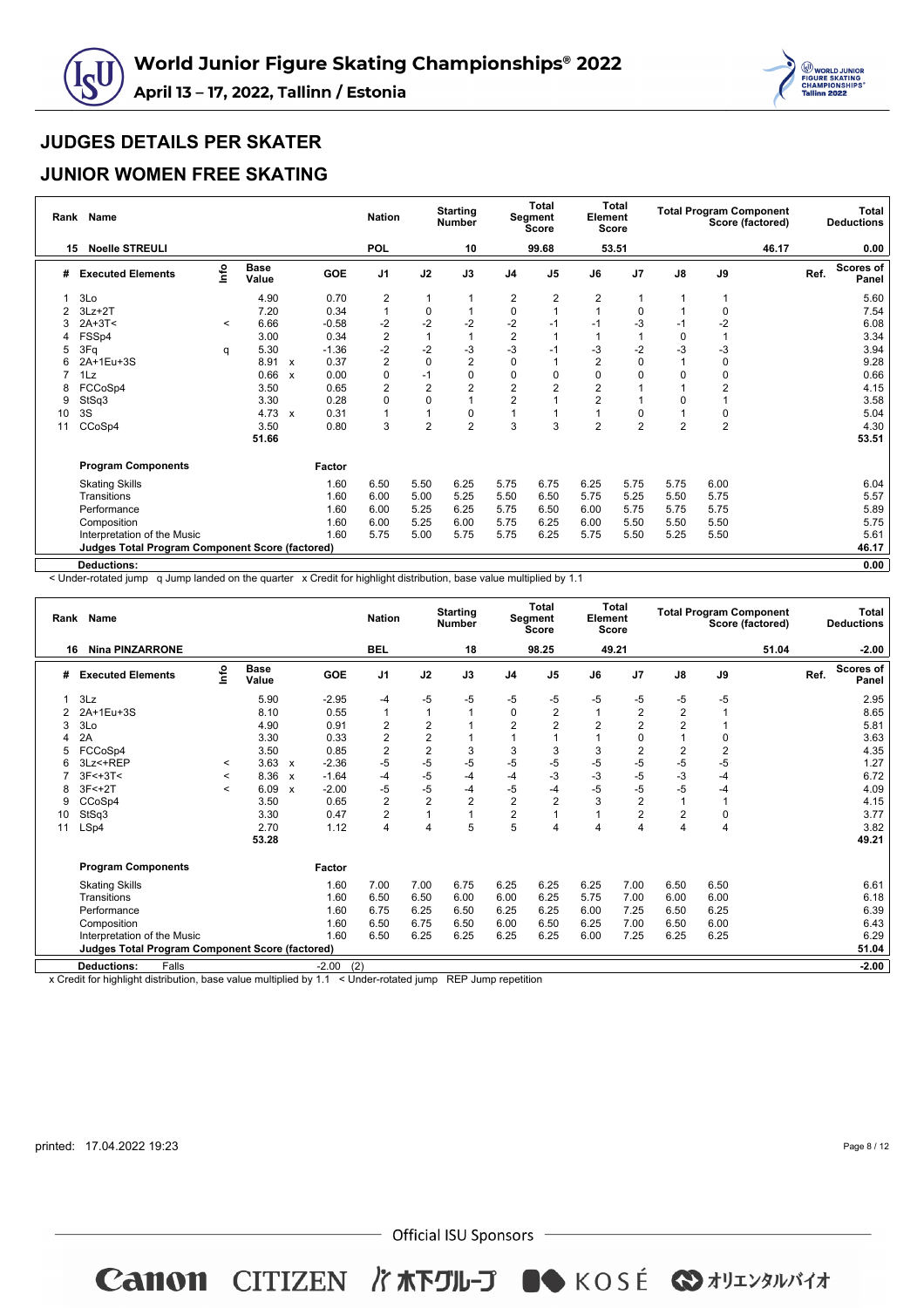



#### **JUNIOR WOMEN FREE SKATING**

| Rank | <b>Name</b>                                            |         |                      |                                   | <b>Nation</b>  |                | <b>Starting</b><br><b>Number</b> |                | Total<br>Segment<br><b>Score</b> | Element<br>Score | <b>Total</b> |                |                | <b>Total Program Component</b><br>Score (factored) |      | Total<br><b>Deductions</b> |
|------|--------------------------------------------------------|---------|----------------------|-----------------------------------|----------------|----------------|----------------------------------|----------------|----------------------------------|------------------|--------------|----------------|----------------|----------------------------------------------------|------|----------------------------|
| 17   | <b>Barbora VRANKOVA</b>                                |         |                      |                                   | <b>CZE</b>     |                | 5                                |                | 92.86                            |                  | 47.19        |                |                | 46.67                                              |      | $-1.00$                    |
| #    | <b>Executed Elements</b>                               | lnfo    | <b>Base</b><br>Value | GOE                               | J <sub>1</sub> | J2             | J3                               | J <sub>4</sub> | J <sub>5</sub>                   | J6               | J7           | J8             | J9             |                                                    | Ref. | <b>Scores of</b><br>Panel  |
|      | $2A+3T$                                                |         | 7.50                 | 0.78                              | $-2$           | $\mathbf{1}$   | 2                                | 3              | 3                                | $\overline{2}$   |              | $\overline{2}$ | $\overline{2}$ |                                                    |      | 8.28                       |
| 2    | 1F!                                                    |         | 0.50                 | $-0.05$                           | $-2$           | $-1$           | $-1$                             | -1             | $-1$                             | $-1$             | -1           | $-1$           | $-1$           |                                                    |      | 0.45                       |
| 3    | 3Lz                                                    | $\,<$   | 4.72                 | $-2.36$                           | $-5$           | $-5$           | $-5$                             | $-5$           | -5                               | -5               | -5           | $-5$           | $-5$           |                                                    |      | 2.36                       |
|      | 2A+1Eu+3S                                              |         | 8.10                 | 0.37                              |                |                |                                  |                |                                  |                  | 0            |                | 0              |                                                    |      | 8.47                       |
|      | FCCoSp3                                                |         | 3.00                 | 0.51                              |                | $\overline{2}$ | $\overline{2}$                   | $\overline{2}$ |                                  | $\overline{2}$   |              |                | $\overline{2}$ |                                                    |      | 3.51                       |
|      | 3Lo                                                    |         | 5.39                 | 0.70<br>$\boldsymbol{\mathsf{x}}$ | 2              | $\overline{2}$ |                                  | $\overline{2}$ |                                  | $\overline{2}$   |              |                |                |                                                    |      | 6.09                       |
|      | $3S+2T$                                                |         | 6.16                 | 0.43<br>$\mathbf{x}$              |                |                |                                  |                |                                  | $\overline{2}$   | $\mathbf 0$  |                |                |                                                    |      | 6.59                       |
| 8    | 3T<                                                    | $\prec$ | 3.70                 | $-1.06$<br>$\boldsymbol{x}$       | $-5$           | $-3$           | $-3$                             | -3             | $-3$                             | -3               | -3           | -4             | $-3$           |                                                    |      | 2.64                       |
| 9    | StSq3                                                  |         | 3.30                 | 0.61                              | $\overline{2}$ |                | $\overline{2}$                   | $\overline{2}$ | 3                                | $\overline{2}$   |              | $\overline{2}$ | $\overline{2}$ |                                                    |      | 3.91                       |
| 10   | CCoSp1                                                 |         | 2.00                 | 0.11                              | 0              | $-1$           |                                  |                |                                  | $\Omega$         |              | 0              |                |                                                    |      | 2.11                       |
| 11   | LSp4                                                   |         | 2.70                 | 0.08                              | 1              | $\mathbf 0$    |                                  |                | 0                                | $\Omega$         | 0            | 0              | $\pmb{0}$      |                                                    |      | 2.78                       |
|      |                                                        |         | 47.07                |                                   |                |                |                                  |                |                                  |                  |              |                |                |                                                    |      | 47.19                      |
|      | <b>Program Components</b>                              |         |                      | Factor                            |                |                |                                  |                |                                  |                  |              |                |                |                                                    |      |                            |
|      | <b>Skating Skills</b>                                  |         |                      | 1.60                              | 6.00           | 5.75           | 6.50                             | 5.75           | 6.25                             | 6.25             | 5.50         | 6.00           | 6.25           |                                                    |      | 6.04                       |
|      | Transitions                                            |         |                      | 1.60                              | 6.00           | 5.00           | 6.25                             | 5.50           | 6.00                             | 5.75             | 5.00         | 5.50           | 5.75           |                                                    |      | 5.64                       |
|      | Performance                                            |         |                      | 1.60                              | 6.25           | 5.50           | 6.00                             | 5.50           | 6.00                             | 6.00             | 5.50         | 5.75           | 6.00           |                                                    |      | 5.82                       |
|      | Composition                                            |         |                      | 1.60                              | 6.00           | 5.25           | 6.50                             | 5.75           | 6.00                             | 6.00             | 5.25         | 5.75           | 5.75           |                                                    |      | 5.79                       |
|      | Interpretation of the Music                            |         |                      | 1.60                              | 6.00           | 4.75           | 6.50                             | 5.75           | 6.25                             | 6.00             | 5.50         | 5.75           | 6.00           |                                                    |      | 5.89                       |
|      | <b>Judges Total Program Component Score (factored)</b> |         |                      |                                   |                |                |                                  |                |                                  |                  |              |                |                |                                                    |      | 46.67                      |
|      | <b>Deductions:</b><br>Falls                            |         |                      | $-1.00$                           | (1)            |                |                                  |                |                                  |                  |              |                |                |                                                    |      | $-1.00$                    |

! Not clear edge < Under-rotated jump x Credit for highlight distribution, base value multiplied by 1.1

| Rank | <b>Name</b>                                            |      |                      |                           |            | <b>Nation</b>  |              | <b>Starting</b><br><b>Number</b> |                | <b>Total</b><br>Segment<br><b>Score</b> | Element        | Total<br><b>Score</b> |               | <b>Total Program Component</b><br>Score (factored) |      | <b>Total</b><br><b>Deductions</b> |
|------|--------------------------------------------------------|------|----------------------|---------------------------|------------|----------------|--------------|----------------------------------|----------------|-----------------------------------------|----------------|-----------------------|---------------|----------------------------------------------------|------|-----------------------------------|
| 18   | <b>Mariia SENIUK</b>                                   |      |                      |                           |            | <b>ISR</b>     |              | 4                                |                | 92.30                                   |                | 48.24                 |               | 44.06                                              |      | 0.00                              |
| #    | <b>Executed Elements</b>                               | lnfo | <b>Base</b><br>Value |                           | <b>GOE</b> | J <sub>1</sub> | J2           | J3                               | J <sub>4</sub> | J <sub>5</sub>                          | J6             | J7                    | $\mathsf{J}8$ | J9                                                 | Ref. | <b>Scores of</b><br>Panel         |
|      | 3Lz!+1Eu+2S                                            |      | 7.70                 |                           | $-0.25$    | 0              | $-1$         | 0                                | -1             | $-1$                                    | 0              | $-1$                  | $\mathbf 0$   | 0                                                  |      | 7.45                              |
| 2    | 3F!                                                    |      | 5.30                 |                           | $-0.38$    | $-4$           | $-1$         | $-1$                             | $-1$           | $\Omega$                                | $-1$           | $-1$                  | $\mathbf 0$   | $\pmb{0}$                                          |      | 4.92                              |
| 3    | $3Lo+2T$                                               |      | 6.20                 |                           | 0.07       | $\overline{1}$ | $-1$         | $\Omega$                         | $\Omega$       |                                         | 0              | $\Omega$              | $\Omega$      | $\mathbf 0$                                        |      | 6.27                              |
| 4    | FSSp3                                                  |      | 2.60                 |                           | 0.22       | 0              |              |                                  | $\overline{2}$ |                                         |                | 0                     |               | 1                                                  |      | 2.82                              |
| 5    | 2A                                                     |      | 3.30                 |                           | 0.14       | $\overline{2}$ | $\mathbf 0$  |                                  | $\Omega$       |                                         |                | $\Omega$              | 0             | 0                                                  |      | 3.44                              |
| 6    | 3Lz!g                                                  |      | 6.49                 | $\boldsymbol{\mathsf{x}}$ | $-1.60$    | $-4$           | $-2$         | $-2$                             | -3             | $-3$                                    | -3             | -3                    | $-2$          | $-3$                                               |      | 4.89                              |
|      | StSq3                                                  |      | 3.30                 |                           | 0.33       | $\overline{1}$ | $\mathbf{1}$ |                                  |                |                                         | 2              | $\overline{1}$        | $\mathbf 0$   | 1                                                  |      | 3.63                              |
| 8    | 3F!+2T                                                 |      | 7.26                 | $\mathbf{x}$              | $-1.51$    | $-4$           | $-3$         | $-3$                             | $-1$           | $-3$                                    | $-3$           | $-1$                  | $-3$          | $-4$                                               |      | 5.75                              |
| 9    | 2A                                                     |      | 3.63                 | $\boldsymbol{\mathsf{x}}$ | 0.05       | 0              | 1            | $\Omega$                         | $\Omega$       |                                         | 0              | $\Omega$              | $\mathbf 0$   | $\pmb{0}$                                          |      | 3.68                              |
| 10   | CCoSp2                                                 |      | 2.50                 |                           | 0.25       | 2              |              |                                  | 0              | 2                                       | $\overline{2}$ | 0                     | 0             | $\mathbf{1}$                                       |      | 2.75                              |
| 11   | LSp3                                                   |      | 2.40                 |                           | 0.24       | 1              |              |                                  |                | $\overline{2}$                          | $\overline{1}$ | $\Omega$              | $\Omega$      | $\overline{2}$                                     |      | 2.64                              |
|      |                                                        |      | 50.68                |                           |            |                |              |                                  |                |                                         |                |                       |               |                                                    |      | 48.24                             |
|      | <b>Program Components</b>                              |      |                      |                           | Factor     |                |              |                                  |                |                                         |                |                       |               |                                                    |      |                                   |
|      | <b>Skating Skills</b>                                  |      |                      |                           | 1.60       | 5.75           | 5.50         | 6.00                             | 5.50           | 6.00                                    | 6.00           | 5.00                  | 5.75          | 6.25                                               |      | 5.79                              |
|      | Transitions                                            |      |                      |                           | 1.60       | 5.50           | 4.75         | 5.50                             | 5.00           | 5.25                                    | 5.75           | 4.50                  | 5.00          | 5.75                                               |      | 5.25                              |
|      | Performance                                            |      |                      |                           | 1.60       | 6.00           | 4.75         | 5.75                             | 5.50           | 6.00                                    | 6.00           | 4.75                  | 5.50          | 5.75                                               |      | 5.61                              |
|      | Composition                                            |      |                      |                           | 1.60       | 5.75           | 4.50         | 6.00                             | 5.25           | 6.00                                    | 5.75           | 4.75                  | 5.25          | 5.75                                               |      | 5.50                              |
|      | Interpretation of the Music                            |      |                      |                           | 1.60       | 5.50           | 4.50         | 5.75                             | 5.25           | 5.75                                    | 5.75           | 4.75                  | 5.25          | 5.50                                               |      | 5.39                              |
|      | <b>Judges Total Program Component Score (factored)</b> |      |                      |                           |            |                |              |                                  |                |                                         |                |                       |               |                                                    |      | 44.06                             |
|      | <b>Deductions:</b>                                     |      |                      |                           |            |                |              |                                  |                |                                         |                |                       |               |                                                    |      | 0.00                              |

! Not clear edge x Credit for highlight distribution, base value multiplied by 1.1 q Jump landed on the quarter

printed: 17.04.2022 19:23

Page 9 / 12

 $-$  Official ISU Sponsors  $-$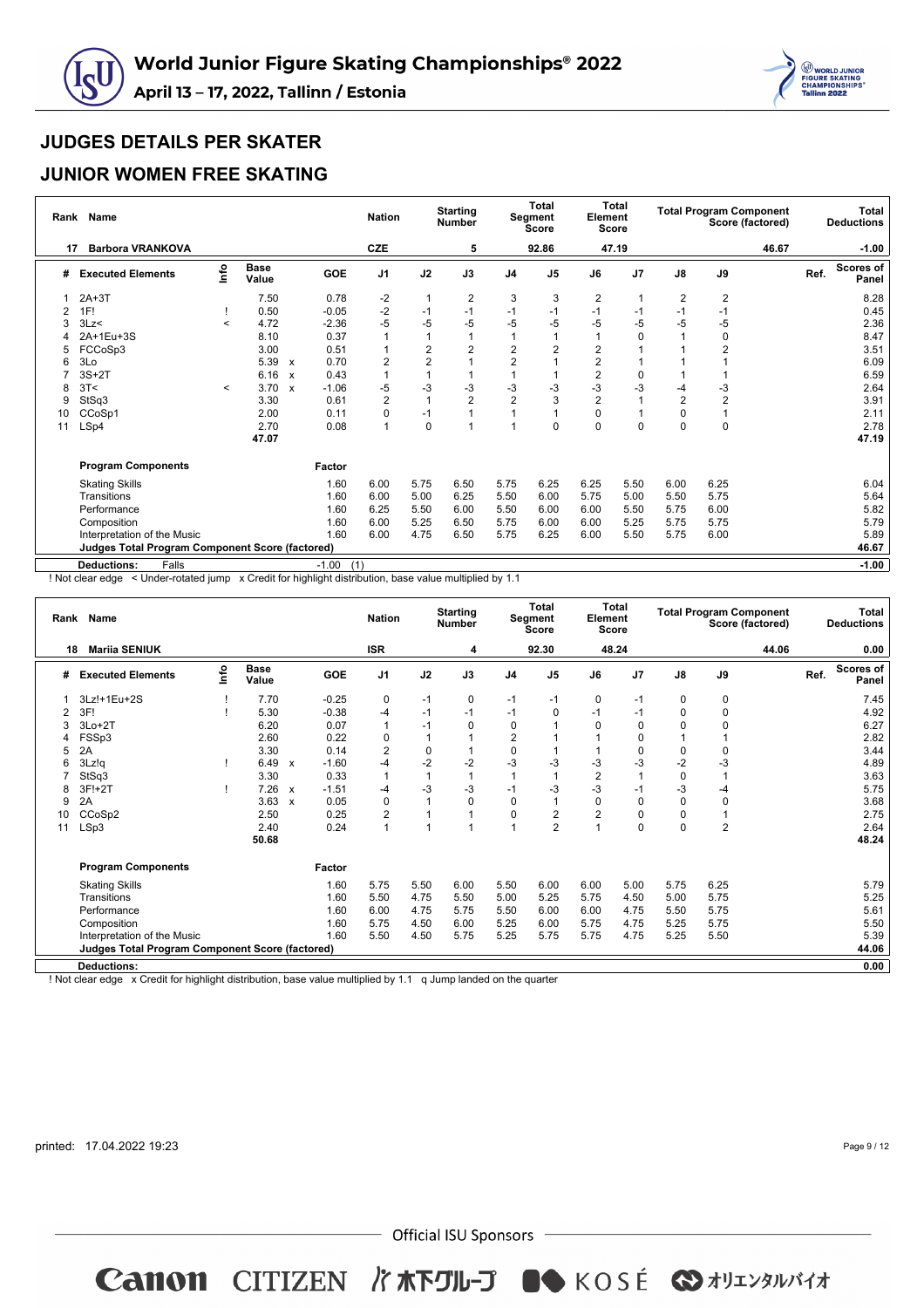



#### **JUNIOR WOMEN FREE SKATING**

|    | Rank Name                                              |         |                      |                           |                | <b>Nation</b>  |                | <b>Starting</b><br><b>Number</b> |                         | <b>Total</b><br>Segment<br><b>Score</b> | Element<br>Score | Total          |                |                | <b>Total Program Component</b><br>Score (factored) |      | <b>Total</b><br><b>Deductions</b> |
|----|--------------------------------------------------------|---------|----------------------|---------------------------|----------------|----------------|----------------|----------------------------------|-------------------------|-----------------------------------------|------------------|----------------|----------------|----------------|----------------------------------------------------|------|-----------------------------------|
| 19 | <b>Emelie LING</b>                                     |         |                      |                           |                | <b>SWE</b>     |                | 7                                |                         | 90.93                                   |                  | 44.47          |                |                | 47.46                                              |      | $-1.00$                           |
| #  | <b>Executed Elements</b>                               | Info    | <b>Base</b><br>Value |                           | <b>GOE</b>     | J <sub>1</sub> | J2             | J3                               | J <sub>4</sub>          | J <sub>5</sub>                          | J6               | J <sub>7</sub> | J8             | J9             |                                                    | Ref. | <b>Scores of</b><br>Panel         |
|    | $3T+3T<$                                               | $\,<\,$ | 7.56                 |                           | $-0.60$        | $-1$           | $-1$           | $-2$                             | $-1$                    | $-1$                                    | $-2$             | -3             | $-2$           | $-1$           |                                                    |      | 6.96                              |
| 2  | $3Lo+2T$                                               |         | 6.20                 |                           | 0.28           | $\mathbf{1}$   | $\mathbf 0$    |                                  |                         |                                         |                  | $\mathbf 0$    | $\mathbf 0$    | $\mathbf 0$    |                                                    |      | 6.48                              |
|    | 3Lo<                                                   | $\,<\,$ | 3.92                 |                           | $-1.96$        | $-5$           | -5             | $-5$                             | -5                      | -4                                      | -5               | $-5$           | $-5$           | $-5$           |                                                    |      | 1.96                              |
|    | 2A                                                     |         | 3.30                 |                           | $-0.33$        | $-1$           | $-2$           | 0                                | $-1$                    | $-1$                                    | $-1$             | $-1$           | $-1$           | $-1$           |                                                    |      | 2.97                              |
| 5  | CCoSp4                                                 |         | 3.50                 |                           | 0.65           | $\overline{2}$ |                | $\overline{2}$                   | $\overline{2}$          | 2                                       | 3                | 0              | $\overline{2}$ | $\overline{2}$ |                                                    |      | 4.15                              |
| 6  | 2A+1Eu+2F                                              |         | 6.16                 | $\mathsf{x}$              | 0.00           | 0              | $\mathbf 0$    | 0                                | $\mathbf 0$             | 0                                       | $\Omega$         | 0              | 0              | 0              |                                                    |      | 6.16                              |
|    | 3S                                                     |         | 4.73                 | $\boldsymbol{\mathsf{x}}$ | $-2.15$        | $-5$           | $-5$           | $-5$                             | $-5$                    | -5                                      | $-5$             | -5             | $-5$           | $-5$           |                                                    |      | 2.58                              |
| 8  | 2Lz                                                    |         | 2.31                 | $\boldsymbol{\mathsf{x}}$ | 0.24           | $\overline{c}$ | $\overline{2}$ |                                  |                         |                                         |                  |                |                | 0              |                                                    |      | 2.55                              |
| 9  | FCSSp4                                                 |         | 3.00                 |                           | 0.47           | $\overline{c}$ |                |                                  | $\overline{\mathbf{c}}$ | 3                                       | $\overline{2}$   |                | 2              |                |                                                    |      | 3.47                              |
| 10 | StSq3                                                  |         | 3.30                 |                           | 0.61           | 3              |                | 2                                | $\overline{2}$          | $\overline{2}$                          | $\overline{2}$   |                | $\overline{2}$ | $\overline{c}$ |                                                    |      | 3.91                              |
| 11 | LSp4                                                   |         | 2.70                 |                           | 0.58           | $\overline{2}$ | $\overline{2}$ | $\overline{2}$                   | $\overline{2}$          | 3                                       | 3                |                | $\overline{2}$ | $\overline{2}$ |                                                    |      | 3.28                              |
|    |                                                        |         | 46.68                |                           |                |                |                |                                  |                         |                                         |                  |                |                |                |                                                    |      | 44.47                             |
|    | <b>Program Components</b>                              |         |                      |                           | Factor         |                |                |                                  |                         |                                         |                  |                |                |                |                                                    |      |                                   |
|    | <b>Skating Skills</b>                                  |         |                      |                           | 1.60           | 6.25           | 4.75           | 6.25                             | 6.00                    | 6.50                                    | 6.50             | 5.75           | 6.25           | 6.00           |                                                    |      | 6.14                              |
|    | Transitions                                            |         |                      |                           | 1.60           | 6.25           | 4.75           | 6.00                             | 5.50                    | 6.25                                    | 6.00             | 5.25           | 6.00           | 5.75           |                                                    |      | 5.82                              |
|    | Performance                                            |         |                      |                           | 1.60           | 6.25           | 5.00           | 5.75                             | 5.75                    | 6.00                                    | 6.00             | 5.75           | 6.00           | 6.00           |                                                    |      | 5.89                              |
|    | Composition                                            |         |                      |                           | 1.60           | 6.50           | 5.25           | 6.00                             | 5.50                    | 6.00                                    | 6.25             | 5.50           | 6.25           | 6.00           |                                                    |      | 5.93                              |
|    | Interpretation of the Music                            |         |                      |                           | 1.60           | 6.25           | 5.25           | 6.25                             | 5.50                    | 6.00                                    | 6.00             | 5.75           | 6.00           | 5.75           |                                                    |      | 5.89                              |
|    | <b>Judges Total Program Component Score (factored)</b> |         |                      |                           |                |                |                |                                  |                         |                                         |                  |                |                |                |                                                    |      | 47.46                             |
|    | <b>Deductions:</b><br>Falls                            |         |                      |                           | (1)<br>$-1.00$ |                |                |                                  |                         |                                         |                  |                |                |                |                                                    |      | $-1.00$                           |

< Under-rotated jump x Credit for highlight distribution, base value multiplied by 1.1

|    | Rank Name                                              |      |                      |                           |            | <b>Nation</b>  |             | <b>Starting</b><br><b>Number</b> |                | <b>Total</b><br>Segment<br><b>Score</b> | Element        | Total<br>Score |                         | <b>Total Program Component</b> | Score (factored) |      | <b>Total</b><br><b>Deductions</b> |
|----|--------------------------------------------------------|------|----------------------|---------------------------|------------|----------------|-------------|----------------------------------|----------------|-----------------------------------------|----------------|----------------|-------------------------|--------------------------------|------------------|------|-----------------------------------|
| 20 | Julia van DIJK                                         |      |                      |                           |            | <b>NED</b>     |             | 9                                |                | 85.15                                   |                | 42.65          |                         |                                | 44.50            |      | $-2.00$                           |
| #  | <b>Executed Elements</b>                               | ١nfo | <b>Base</b><br>Value |                           | <b>GOE</b> | J <sub>1</sub> | J2          | J3                               | J <sub>4</sub> | J <sub>5</sub>                          | J6             | J <sub>7</sub> | $\mathsf{J}8$           | J9                             |                  | Ref. | <b>Scores of</b><br>Panel         |
|    | $3Lz + 2T$                                             |      | 7.20                 |                           | 0.93       | 2              | -1          | 2                                | 2              |                                         | 2              | 1              | 2                       | 1                              |                  |      | 8.13                              |
| 2  | 3F                                                     |      | 5.30                 |                           | $-0.83$    | 0              | $-3$        | $\Omega$                         | $-2$           | $-2$                                    | 0              | $-3$           | $-3$                    | $-1$                           |                  |      | 4.47                              |
| 3  | 2A+1Eu+2S                                              |      | 5.10                 |                           | 0.14       | $\mathbf{1}$   | $\mathbf 0$ |                                  | $\Omega$       | $\Omega$                                |                | $\Omega$       |                         | 0                              |                  |      | 5.24                              |
|    | StSq3                                                  |      | 3.30                 |                           | 0.24       | $\overline{2}$ | $\Omega$    |                                  | $\mathbf 1$    |                                         | $\Omega$       |                | $\Omega$                |                                |                  |      | 3.54                              |
| 5  | CCoSp4                                                 |      | 3.50                 |                           | 0.55       | $\mathbf{1}$   | $-1$        | $\overline{2}$                   | $\overline{2}$ | 2                                       | $\overline{2}$ |                | $\overline{\mathbf{c}}$ |                                |                  |      | 4.05                              |
| 6  | 3Log                                                   | q    | 4.90                 |                           | $-2.45$    | $-5$           | $-5$        | $-5$                             | $-5$           | $-5$                                    | $-5$           | $-5$           | $-5$                    | $-5$                           |                  |      | 2.45                              |
|    | LSp3                                                   |      | 2.40                 |                           | 0.10       | 0              | $\mathbf 0$ |                                  | $\overline{2}$ | 0                                       | 1              | 0              |                         | 0                              |                  |      | 2.50                              |
| 8  | 3Lz                                                    |      | 6.49                 | $\mathsf{x}$              | $-1.35$    | $-3$           | $-3$        | $-2$                             | $-2$           | $-2$                                    | $-2$           | $-2$           | $-3$                    | $-2$                           |                  |      | 5.14                              |
| 9  | 3Lo+REP                                                |      | 3.77                 | $\boldsymbol{\mathsf{x}}$ | $-2.45$    | $-5$           | $-5$        | $-5$                             | $-5$           | $-5$                                    | $-5$           | $-5$           | $-5$                    | $-5$                           |                  |      | 1.32                              |
| 10 | 2A                                                     |      | 3.63                 | $\mathbf{x}$              | $-1.08$    | $-4$           | $-4$        | $-3$                             | $-4$           | $-3$                                    | $-3$           | $-3$           | $-3$                    | $-3$                           |                  |      | 2.55                              |
| 11 | FCCoSp3                                                |      | 3.00                 |                           | 0.26       | $\mathbf{1}$   | $\mathbf 0$ |                                  | 1              |                                         | 1              | 1              | $\overline{ }$          | $\mathbf 0$                    |                  |      | 3.26                              |
|    |                                                        |      | 48.59                |                           |            |                |             |                                  |                |                                         |                |                |                         |                                |                  |      | 42.65                             |
|    | <b>Program Components</b>                              |      |                      |                           | Factor     |                |             |                                  |                |                                         |                |                |                         |                                |                  |      |                                   |
|    | <b>Skating Skills</b>                                  |      |                      |                           | 1.60       | 6.25           | 5.25        | 6.00                             | 6.00           | 6.00                                    | 6.00           | 6.00           | 6.00                    | 5.75                           |                  |      | 5.96                              |
|    | Transitions                                            |      |                      |                           | 1.60       | 5.75           | 4.50        | 5.75                             | 5.50           | 6.00                                    | 5.50           | 5.25           | 5.00                    | 5.00                           |                  |      | 5.39                              |
|    | Performance                                            |      |                      |                           | 1.60       | 5.75           | 4.25        | 5.75                             | 5.50           | 5.75                                    | 5.50           | 5.50           | 5.50                    | 5.25                           |                  |      | 5.54                              |
|    | Composition                                            |      |                      |                           | 1.60       | 5.75           | 4.50        | 6.00                             | 5.50           | 6.00                                    | 5.75           | 5.25           | 5.00                    | 5.00                           |                  |      | 5.46                              |
|    | Interpretation of the Music                            |      |                      |                           | 1.60       | 5.75           | 4.00        | 5.75                             | 5.50           | 5.75                                    | 5.50           | 5.50           | 5.00                    | 5.25                           |                  |      | 5.46                              |
|    | <b>Judges Total Program Component Score (factored)</b> |      |                      |                           |            |                |             |                                  |                |                                         |                |                |                         |                                |                  |      | 44.50                             |
|    | <b>Deductions:</b><br>Falls                            |      |                      |                           | $-2.00$    | (2)            |             |                                  |                |                                         |                |                |                         |                                |                  |      | $-2.00$                           |

q Jump landed on the quarter x Credit for highlight distribution, base value multiplied by 1.1 REP Jump repetition

printed: 17.04.2022 19:23

 $-$  Official ISU Sponsors  $-$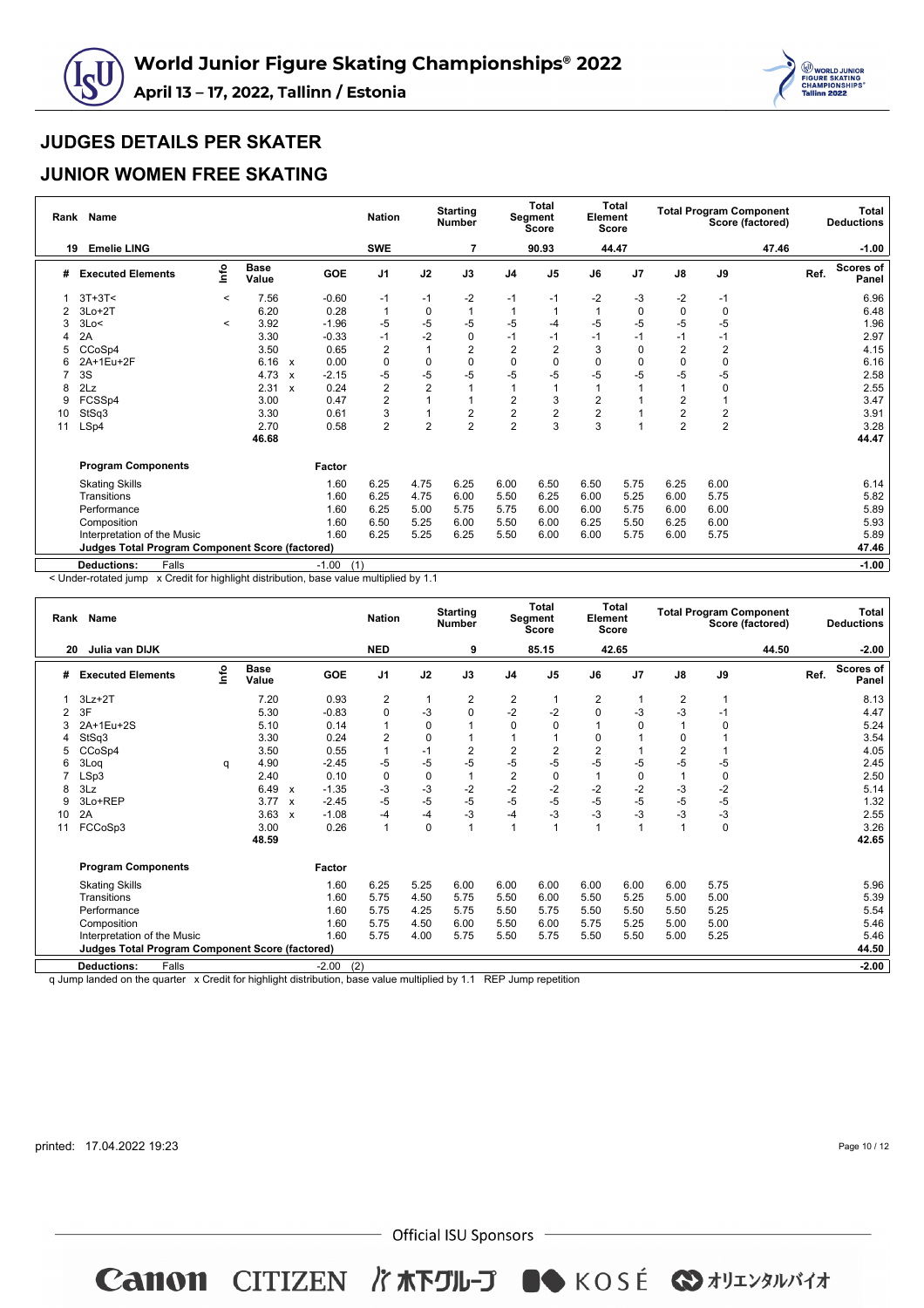



#### **JUNIOR WOMEN FREE SKATING**

| Rank | <b>Name</b>                                            |         |                      |                           |            | <b>Nation</b>  |           | <b>Starting</b><br><b>Number</b> |                | Total<br>Segment<br><b>Score</b> | Element  | Total<br>Score |                         |                | <b>Total Program Component</b><br>Score (factored) |      | Total<br><b>Deductions</b> |
|------|--------------------------------------------------------|---------|----------------------|---------------------------|------------|----------------|-----------|----------------------------------|----------------|----------------------------------|----------|----------------|-------------------------|----------------|----------------------------------------------------|------|----------------------------|
| 21   | Sofia Lexi Jacqueline FRANK                            |         |                      |                           |            | PHI            |           | 6                                |                | 83.14                            |          | 39.22          |                         |                | 44.92                                              |      | $-1.00$                    |
| #    | <b>Executed Elements</b>                               | info    | <b>Base</b><br>Value |                           | <b>GOE</b> | J <sub>1</sub> | J2        | J3                               | J <sub>4</sub> | J <sub>5</sub>                   | J6       | J <sub>7</sub> | J8                      | J9             |                                                    | Ref. | Scores of<br>Panel         |
|      | $3Lz + 2T$                                             |         | 7.20                 |                           | 0.00       | $\overline{1}$ | 0         | 0                                | 0              | 0                                | 0        | 0              | $-1$                    | 0              |                                                    |      | 7.20                       |
| 2    | 3F!                                                    |         | 5.30                 |                           | $-2.04$    | $-4$           | $-5$      | $-4$                             | -4             | -3                               | -4       | -4             | $-4$                    | -3             |                                                    |      | 3.26                       |
|      | 3Lo                                                    |         | 4.90                 |                           | 0.56       | 2              |           |                                  |                | $\overline{2}$                   |          | 0              | 1                       |                |                                                    |      | 5.46                       |
|      | 2A                                                     |         | 3.30                 |                           | 0.47       | 2              |           |                                  |                |                                  |          |                | $\overline{\mathbf{c}}$ | $\overline{2}$ |                                                    |      | 3.77                       |
| 5    | FCCoSp1V                                               |         | 1.50                 |                           | 0.11       |                | 0         |                                  |                |                                  | $\Omega$ | 0              |                         |                |                                                    |      | 1.61                       |
|      | 3T<                                                    | $\,<\,$ | 3.70                 | X                         | $-1.68$    | $-5$           | $-5$      | $-5$                             | -5             | -5                               | -5       | -5             | $-5$                    | $-5$           |                                                    |      | 2.02                       |
|      | 3Lz                                                    |         | 6.49                 | $\boldsymbol{x}$          | $-1.52$    | -4             | $-3$      | $-1$                             | $-2$           | $-2$                             | -1       | $-4$           | $-4$                    | $-2$           |                                                    |      | 4.97                       |
|      | 2Aq+2T+1Lo                                             | q       | 5.61                 | $\boldsymbol{\mathsf{x}}$ | $-0.66$    | $-2$           | $-3$      | $-2$                             | $-2$           | $-2$                             | $-2$     | $-2$           | $-2$                    | $-2$           |                                                    |      | 4.95                       |
| 9    | SSp2                                                   |         | 1.60                 |                           | 0.11       | 0              |           |                                  |                |                                  | $\Omega$ | 0              | $\overline{2}$          |                |                                                    |      | 1.71                       |
| 10   | CCoSp1V                                                |         | 1.50                 |                           | 0.06       | 0              | 0         |                                  | $\Omega$       |                                  |          | 0              | $\mathbf{1}$            | 0              |                                                    |      | 1.56                       |
| 11   | StSq2                                                  |         | 2.60                 |                           | 0.11       | $-1$           | $\pmb{0}$ |                                  |                |                                  | $\Omega$ | 0              | 0                       | $\overline{1}$ |                                                    |      | 2.71                       |
|      |                                                        |         | 43.70                |                           |            |                |           |                                  |                |                                  |          |                |                         |                |                                                    |      | 39.22                      |
|      | <b>Program Components</b>                              |         |                      |                           | Factor     |                |           |                                  |                |                                  |          |                |                         |                |                                                    |      |                            |
|      | <b>Skating Skills</b>                                  |         |                      |                           | 1.60       | 6.00           | 4.75      | 6.00                             | 5.75           | 6.00                             | 5.75     | 5.50           | 6.00                    | 5.75           |                                                    |      | 5.82                       |
|      | Transitions                                            |         |                      |                           | 1.60       | 5.50           | 4.75      | 5.75                             | 5.50           | 6.50                             | 5.50     | 5.25           | 5.50                    | 5.75           |                                                    |      | 5.54                       |
|      | Performance                                            |         |                      |                           | 1.60       | 5.75           | 4.50      | 5.50                             | 5.50           | 6.00                             | 5.50     | 5.25           | 5.50                    | 6.00           |                                                    |      | 5.57                       |
|      | Composition                                            |         |                      |                           | 1.60       | 5.75           | 4.50      | 5.75                             | 5.50           | 6.00                             | 5.50     | 5.00           | 5.75                    | 6.25           |                                                    |      | 5.61                       |
|      | Interpretation of the Music                            |         |                      |                           | 1.60       | 5.75           | 4.25      | 5.50                             | 5.50           | 6.00                             | 5.25     | 5.25           | 5.50                    | 6.00           |                                                    |      | 5.54                       |
|      | <b>Judges Total Program Component Score (factored)</b> |         |                      |                           |            |                |           |                                  |                |                                  |          |                |                         |                |                                                    |      | 44.92                      |
|      | <b>Deductions:</b><br>Falls                            |         |                      | $-1.00$                   |            | (1)            |           |                                  |                |                                  |          |                |                         |                |                                                    |      | $-1.00$                    |

! Not clear edge x Credit for highlight distribution, base value multiplied by 1.1 < Under-rotated jump q Jump landed on the quarter

|    | Rank Name                                              |                       |                      |              |            | <b>Nation</b>            |                | <b>Starting</b><br><b>Number</b> |                | <b>Total</b><br>Segment<br><b>Score</b> | Element        | <b>Total</b><br><b>Score</b> |                | <b>Total Program Component</b> | Score (factored) |      | <b>Total</b><br><b>Deductions</b> |
|----|--------------------------------------------------------|-----------------------|----------------------|--------------|------------|--------------------------|----------------|----------------------------------|----------------|-----------------------------------------|----------------|------------------------------|----------------|--------------------------------|------------------|------|-----------------------------------|
| 22 | <b>Justine MICLETTE</b>                                |                       |                      |              |            | CAN                      |                | 11                               |                | 81.93                                   |                | 37.06                        |                |                                | 47.87            |      | $-3.00$                           |
| #  | <b>Executed Elements</b>                               | info                  | <b>Base</b><br>Value |              | <b>GOE</b> | J <sub>1</sub>           | J2             | J3                               | J <sub>4</sub> | J <sub>5</sub>                          | J6             | J <sub>7</sub>               | $\mathsf{J}8$  | J9                             |                  | Ref. | <b>Scores of</b><br>Panel         |
|    | $3T+3T$                                                |                       | 8.40                 |              | $-1.02$    | $-2$                     | $-3$           | $-2$                             | $-3$           | $-2$                                    | $-2$           | -3                           | $-3$           | $-2$                           |                  |      | 7.38                              |
|    | 3F+1Eu+2S                                              |                       | 7.10                 |              | 0.76       | $\overline{2}$           |                |                                  | $\overline{2}$ |                                         | $\overline{2}$ |                              |                | $\overline{2}$                 |                  |      | 7.86                              |
| 3  | 3Lze                                                   | e                     | 4.72                 |              | $-2.36$    | $-5$                     | $-5$           | $-5$                             | $-5$           | $-5$                                    | $-5$           | $-5$                         | $-5$           | $-5$                           |                  |      | 2.36                              |
|    | FSSp3                                                  |                       | 2.60                 |              | 0.48       | $\mathbf 0$              | $\overline{2}$ | $\overline{2}$                   | $\overline{2}$ | $\overline{2}$                          | $\overline{2}$ |                              | $\overline{2}$ | $\overline{2}$                 |                  |      | 3.08                              |
| 5  | 2Lo                                                    |                       | 1.70                 |              | $-0.05$    | $\mathbf 0$              | $-1$           | 0                                | $\mathbf 0$    | $\Omega$                                | $-1$           | 0                            | $-1$           | $\mathbf 0$                    |                  |      | 1.65                              |
|    | 3F<                                                    | $\prec$               | 4.66                 | $\mathbf{x}$ | $-2.12$    | $-5$                     | $-5$           | $-5$                             | $-5$           | $-5$                                    | -5             | $-5$                         | $-5$           | $-5$                           |                  |      | 2.54                              |
|    | 3S<                                                    | $\tilde{\phantom{0}}$ | 3.78                 | $\mathbf{x}$ | $-1.72$    | $-5$                     | $-5$           | $-5$                             | $-5$           | $-5$                                    | $-5$           | -5                           | $-5$           | $-5$                           |                  |      | 2.06                              |
| 8  | A                                                      |                       | 0.00                 | $\mathbf{x}$ | 0.00       | $\overline{\phantom{a}}$ |                |                                  |                |                                         |                |                              |                |                                |                  |      | 0.00                              |
| 9  | CCoSp4                                                 |                       | 3.50                 |              | 0.60       | $\overline{2}$           |                | 2                                | 3              | $\overline{c}$                          |                |                              | 2              | $\overline{\mathbf{c}}$        |                  |      | 4.10                              |
| 10 | StSq2                                                  |                       | 2.60                 |              | 0.52       | $\overline{1}$           | $\overline{2}$ | $\overline{2}$                   | $\overline{2}$ | $\overline{2}$                          | $\overline{2}$ | $\overline{c}$               | $\overline{2}$ | $\overline{2}$                 |                  |      | 3.12                              |
| 11 | LSp3                                                   |                       | 2.40                 |              | 0.51       | $\overline{2}$           | $\overline{2}$ | $\overline{2}$                   | 4              | $\overline{2}$                          | 3              | $\overline{2}$               | $\overline{2}$ | $\overline{a}$                 |                  |      | 2.91                              |
|    |                                                        |                       | 41.46                |              |            |                          |                |                                  |                |                                         |                |                              |                |                                |                  |      | 37.06                             |
|    | <b>Program Components</b>                              |                       |                      |              | Factor     |                          |                |                                  |                |                                         |                |                              |                |                                |                  |      |                                   |
|    | <b>Skating Skills</b>                                  |                       |                      |              | 1.60       | 6.00                     | 6.00           | 6.25                             | 6.00           | 6.25                                    | 6.75           | 6.00                         | 6.50           | 6.25                           |                  |      | 6.18                              |
|    | Transitions                                            |                       |                      |              | 1.60       | 5.75                     | 5.75           | 6.00                             | 5.75           | 6.25                                    | 6.25           | 6.75                         | 6.25           | 5.75                           |                  |      | 6.00                              |
|    | Performance                                            |                       |                      |              | 1.60       | 5.50                     | 4.75           | 5.50                             | 5.75           | 5.75                                    | 6.25           | 6.25                         | 5.75           | 5.50                           |                  |      | 5.71                              |
|    | Composition                                            |                       |                      |              | 1.60       | 6.00                     | 5.50           | 6.00                             | 6.00           | 6.25                                    | 6.50           | 6.50                         | 6.00           | 6.25                           |                  |      | 6.14                              |
|    | Interpretation of the Music                            |                       |                      |              | 1.60       | 5.75                     | 5.25           | 5.75                             | 5.75           | 6.00                                    | 6.25           | 6.75                         | 5.75           | 6.00                           |                  |      | 5.89                              |
|    | <b>Judges Total Program Component Score (factored)</b> |                       |                      |              |            |                          |                |                                  |                |                                         |                |                              |                |                                |                  |      | 47.87                             |
|    | Falls<br><b>Deductions:</b>                            |                       |                      |              | $-3.00$    | (3)                      |                |                                  |                |                                         |                |                              |                |                                |                  |      | $-3.00$                           |

e Wrong edge x Credit for highlight distribution, base value multiplied by 1.1 < Under-rotated jump

printed: 17.04.2022 19:23

Page 11 / 12

 $-$  Official ISU Sponsors  $-$